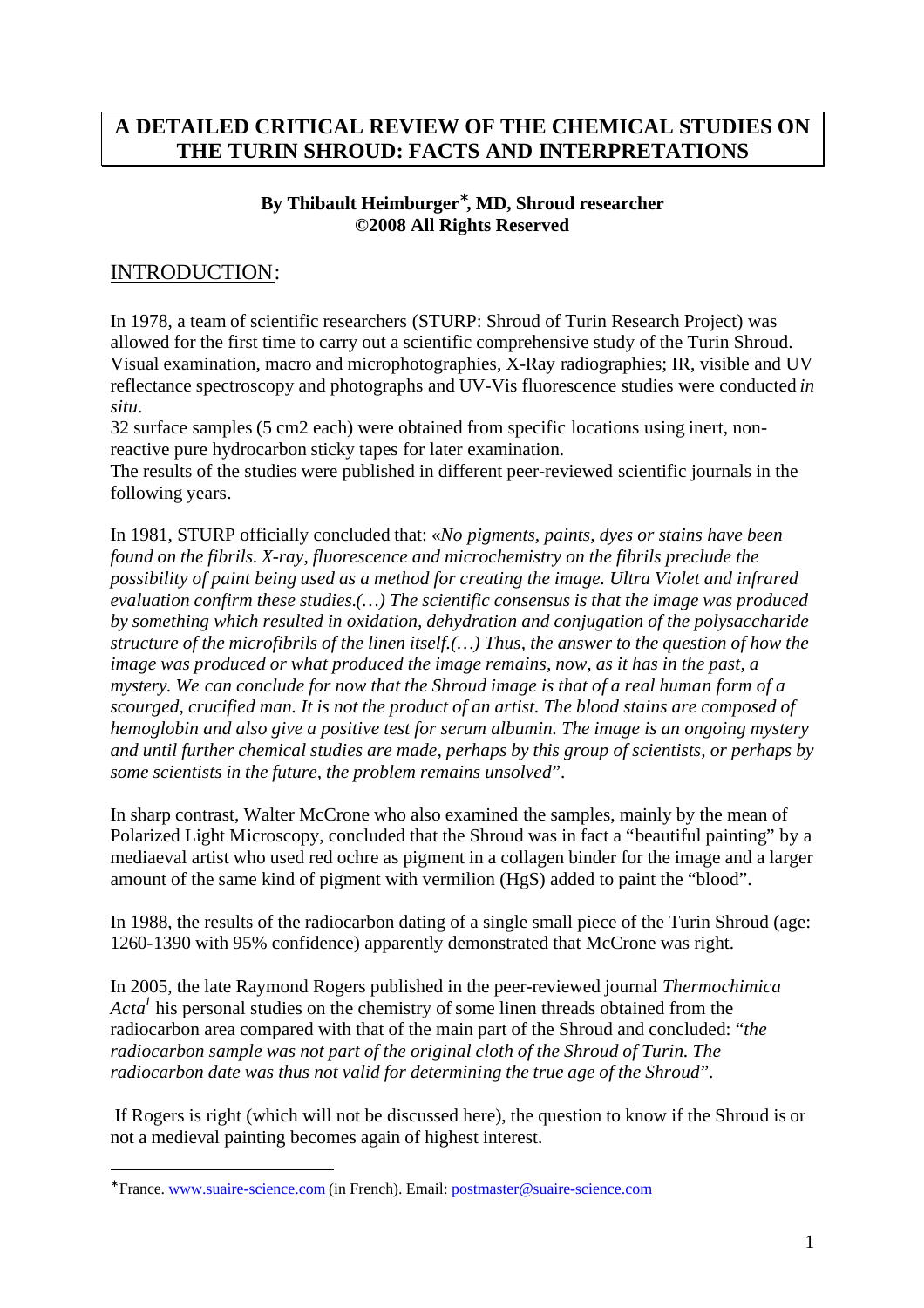Too often, contradictory or vague statements are found in the Shroud's literature and it is difficult to gather and compare the original articles of the researchers.

The goal of this paper is to present and discuss as completely and objectively as possible the results of these chemical studies, mainly on the basis of almost all the original peer-reviewed articles and of a personal research in the scientific literature available on the Internet. Comments are presented as such.

# **I) MICROPHOTOGRAPHY:**

### **1) Image areas**



**Image areas (Left: contrast enhanced). ME-29. 64× © 1978 Mark Evans**

The **yellow** color forming the image is extremely **superficial without any sign of capillarity**: the colored fibers appear only on the topmost segments of the threads, the coloration extends only 2 or 3 fibers deep into the thread structure and does not appear under the crossing threads<sup>2</sup>. It is **discontinuous**: on a single exposed thread, one can find bundles of colored fibers adjacent to bundles of uncoloured fibers. The intensity of the color appears to be roughly the same at small scale: the macroscopic differences in color intensity seem to be mainly the result of a larger or smaller number of colored fibers per unit area (the "half-tone effect"). The colored fibers are **not cemented** together<sup>3</sup>. No or few particles appear under the microscope at  $50 \times$  magnification.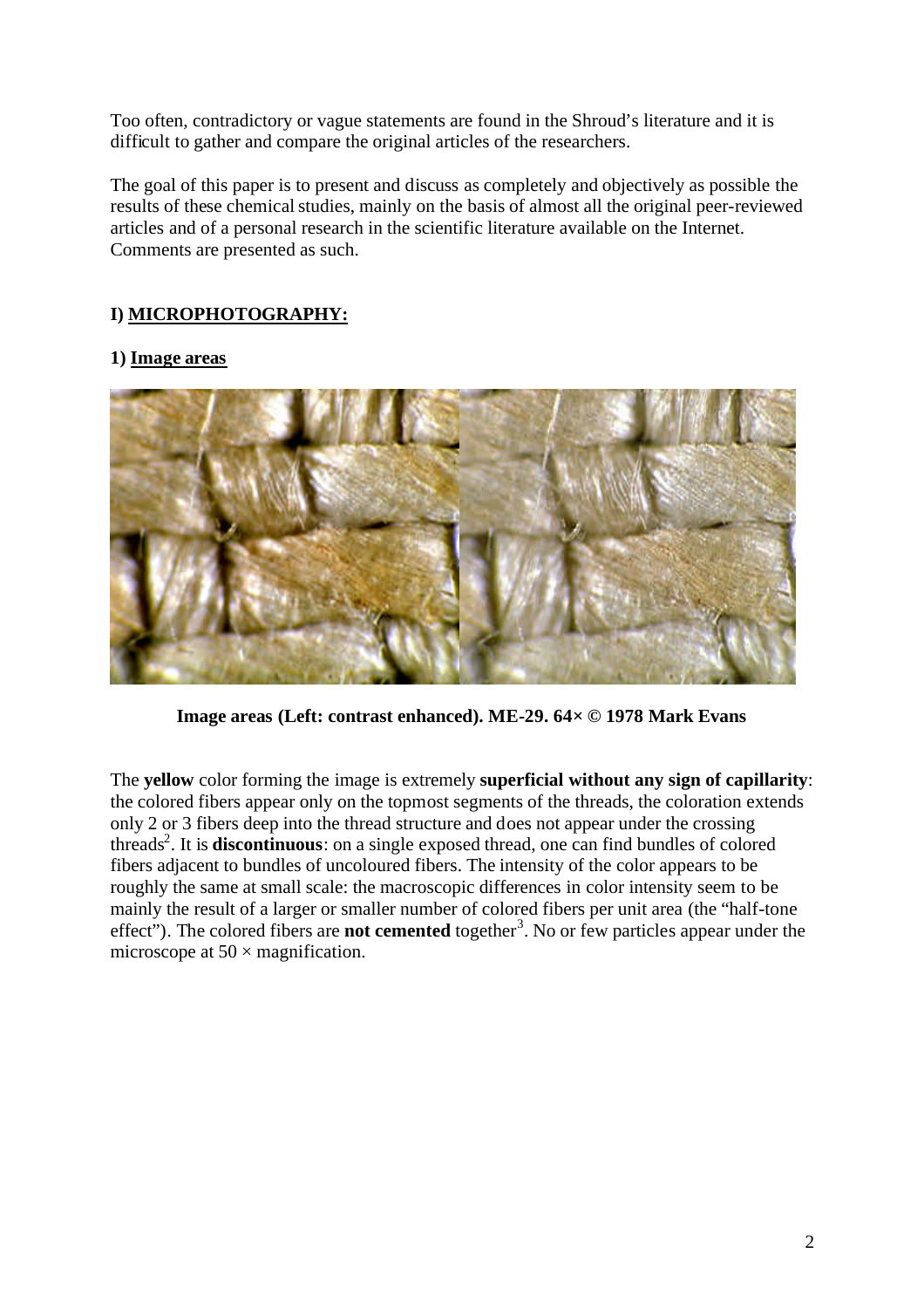### **2) Blood stains**



**Dense blood stains (Scourge mark on back). ME-06. 32× © Mark Evans**

The properties of the blood areas are the exact **opposite** of those of the image areas: the red to red-brown material has soaked into the entire thickness of the cloth as a liquid material, reaching the opposite side. Many fibers are cemented together and red spots are obvious. A large number of different particles are seen under the microscope.

## **II) MICROSCOPY OF IMAGE FIBERS:**

- The medulla of the image fibers is clear, colorless (on the left). The medulla of scorched fibers is colored (on the right). (Photos © Ray Rogers)



- A large number of fibers were examined by Ray Rogers between the crossed polarizing filters of a petrographic microscope. Under appropriate conditions (at "extinction"), the crystallite structure of cellulose of fresh flax fibers is demonstrated by the fact that the segments between the normal bright nodes are perfectly black. Everything that changes this structure (aging, heating, radiations…) can be detected.

Rogers found no difference in the crystallite structure of image fibers in comparison with nonimage fibers<sup>4</sup>.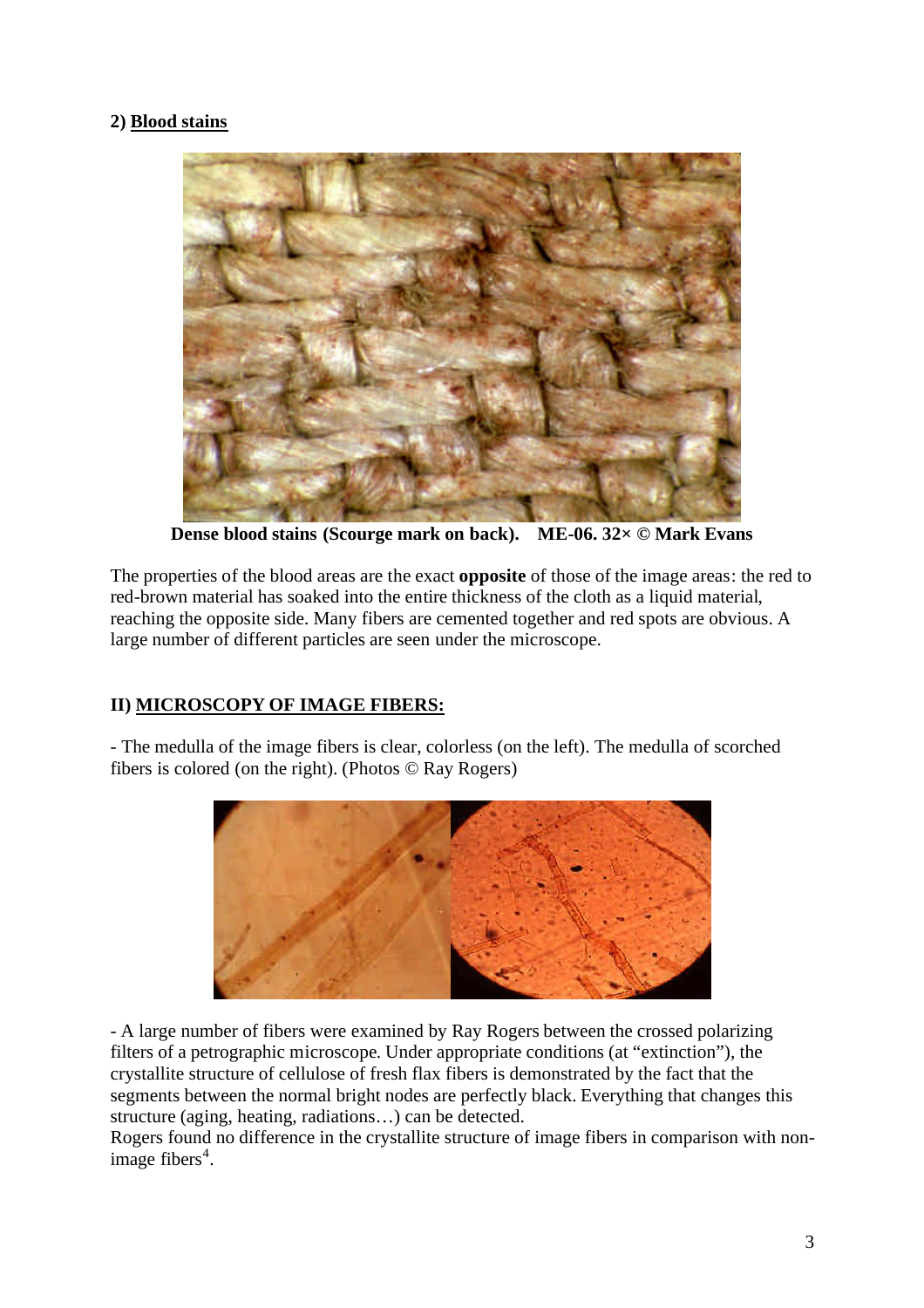- High resolution contrast-phase microscopy of some image fibers shows what appears to be a yellow "thin layer" (thickness: 0.2 to 0.6 microns) at the surface. This layer is brittle (yellow flakes are missing) and has a shrunken appearance.



**Surface yellow "thin layer" on image fiber © Ray Rogers**

- Some structures (the so-called "ghosts") that look like "molds" of fibers (including the typical dense nodes of flax fibers) have been occasionally found in the tapes used in 1978 to remove surface fibers from the Shroud. According to Ray Rogers, they do not contain fiber (no cellulosic birefringent structure) but have the same chemical characteristics as those of the image fiber surface (reaction with diimide). They are probably pure samples of the image surface thin layer<sup>5</sup>.



**"Ghosts" of image fibers © Ray Rogers**

# **III) EFFECTS OF THE 1532 FIRE AND OF THE WATER USED FOR EXTINCTION:**

Some burned regions intersecting the image have been carefully examined on the Shroud. The image color does not show any change in color or density in these areas where the temperature must have reached at least 250°C to 300° C. (the temperature needed for the beginning of the discoloration of cellulose fibers within a few minutes): no color gradient in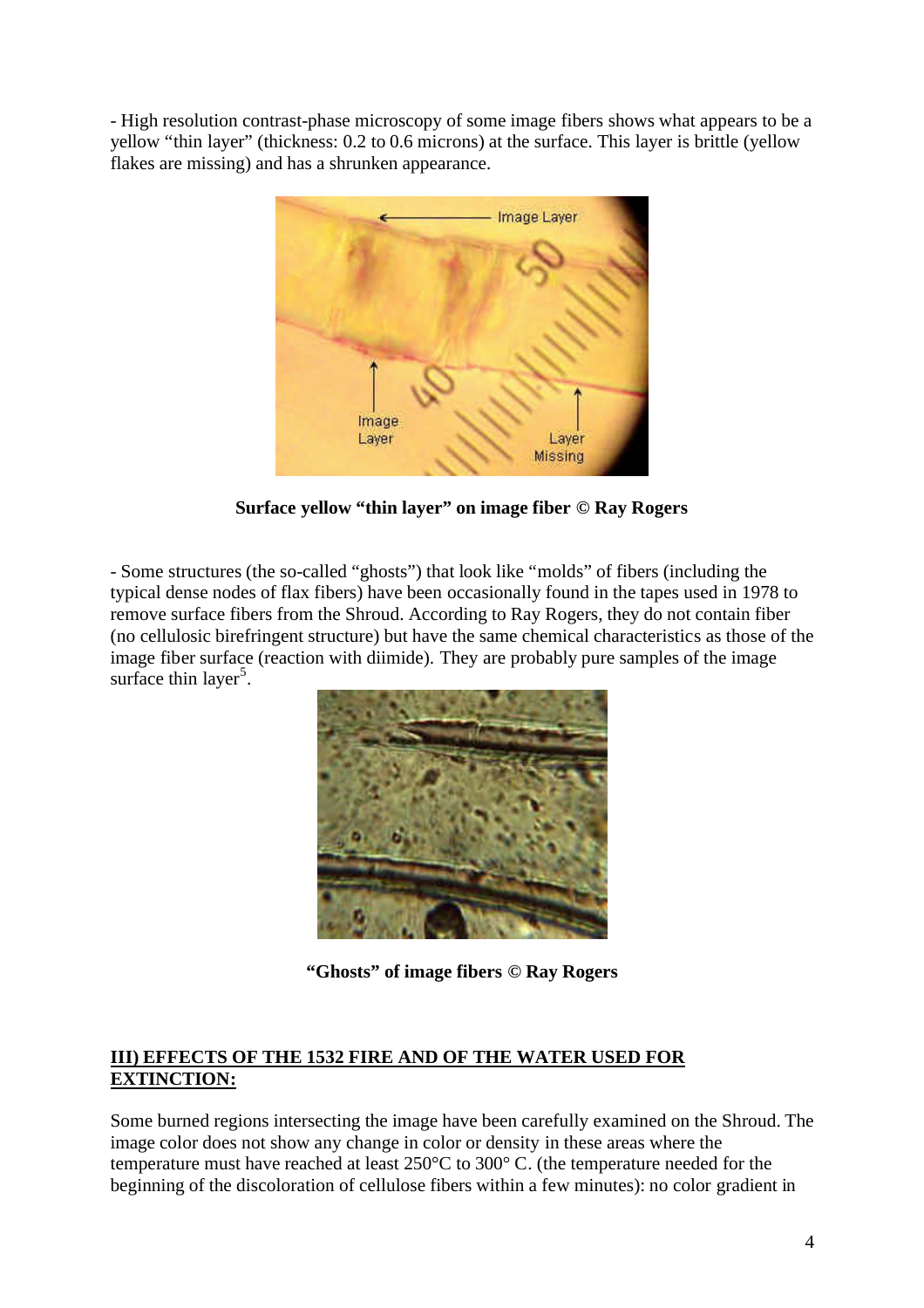the adjacent image area is seen. The combustion of cellulose also produces many different highly reactive water-soluble products which must have been in contact with the image: no effect is seen<sup>6</sup>.

In view of the 1978 STURP examination, many experiments were carried out on linen samples coated with most of the known pigments, binders and dyes used in the Middle-Ages. They were burned and scorched in the same way as seen on the Turin Shroud. All of them show visible color changes near the burned or scorched area by direct effect of heating or reactions with pyrolysis products<sup>7</sup>.

# **IV) PHYSICAL METHODS**

1) Photography in transmitted visible light: the blood stains and the water stains margins are well marked but the image is not visible confirming its superficial nature.

2)  $X-Ray$  low energy radiography<sup>8</sup>: this method is used to detect differences in densities. The wave structure is clearly seen as expected, since all the threads contain high levels of Ca covalently bound to the cellulose as demonstrated by X-Ray fluorescence and microchemical studies. The water stains margins are also visible, demonstrating a high concentration of dense elements through a chromatographic mechanism.

The dense blood stains are *not* seen. Since the blood stains penetrate the cloth and are therefore concentrated, this observation suggests that high concentrations of iron and heavy metals like Hg (vermillion) are not present in the dense blood stains. To the contrary, the mineral content of a blood exudate is comparatively  $\text{low}^9$ .

However, the reported sensitivity to Fe2O3 (iron oxide) is not sufficient to eliminate the possibility of iron oxide pigments (or vermilion) being present in the blood stains.

3) X-Ray fluorescence<sup>10</sup> is a very powerful method to determine the concentration of inorganic elements having an atomic number above 16 with accuracy depending on the element.

27 spectra of the Shroud were collected, each from a 1.3 cm2 illuminated spot on the Shroud. Iron, Calcium and Strontium were found on all the spectra.

Calcium (116-253 microgr/cm2) and Strontium (0.6-2.9 microgr/cm2) appear as a relatively uniform background distribution while Iron local concentrations vary.

Measured Iron concentrations (rounded) were about 50-60 microgr/cm2 in blood areas (3 samples), 24-35 microgr/cm2 in the water stain near the dorsal-foot image (5 samples), 8-18 microgr/cm2 in the facial image areas (see below), and  $6.8$  (+/- 2.1) microgr/cm2 in the unique background area tested (area 11 on the figure below).

11 spectra were obtained from the facial region where the highest density differences can be seen.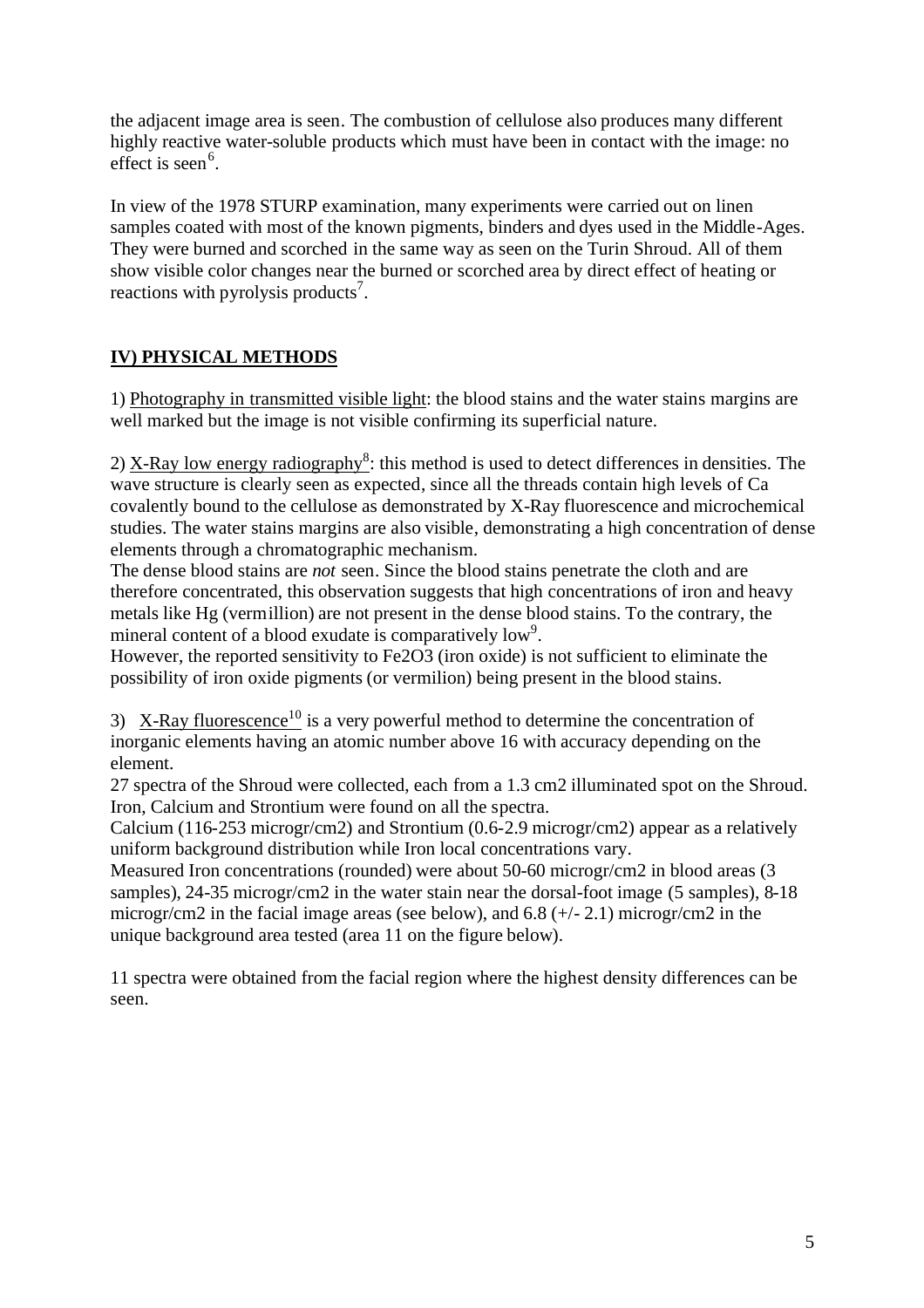

### **XRF facial scans (areas 1 to 11): measurements of the Iron content (microgr. /cm2): black dots; I have added the mean reflected light density of the same areas (on greyscale): red dots (only indicative because of the great scattering of the values).**

[*Comments*: One can see that there is no statistical difference in iron content from area 3 to 9, although there is no obvious image in areas 7 to 9 and a (relatively) "strong" image in areas 4 to 6. It must be noticed that the area 10 is considered as a partially "blood" area by the authors.]

On the basis of experiments with various concentrations of hematite (Fe2O3), the authors estimated that the sensitivity of their measurements on the Shroud was not sufficient to reject the hypothesis of painting with hematite.

In addition, measuring the Iron content of whole blood on cellulose paper, the authors concluded that the iron content of the blood stains on the Shroud is consistent with blood. However, they were not able to detect Potassium (K) on the Shroud (blood contains Potassium), but "*poor signal-to-noise ratios may preclude definite conclusions on this point*". No other element was detected on the Shroud within the limits of the method; mercury (Hg) was not found but the sensitivity of the method with regard to Hg under these conditions was not measured or quoted in this publication.

4) Visible, infra-red and UV-Vis reflectance spectroscopy<sup>11</sup>, <sup>12</sup> have been used to compare spectra of the different regions on the Shroud as well as to compare them with spectra of different kinds of controls (linen with hematite, blood coated linen etc...)

In general the different areas show different spectra: particularly, the spectral reflectance characteristics of the blood stains are clearly different from those of the image under visible, IR or UV illumination.

For example (see below), the spectrum in visible range of pure image is a monotone curve without any particular feature. To the contrary, linen coated with hematite shows a low reflectance (strong absorption) region, relative to background, between 350-550 nm., and an abrupt increase of reflectance between 550-650 nm. Such pattern is typical of any kind of pigments which absorb light only in a specific region of the spectrum. This is absolutely not the case for the image spectrum on the Shroud.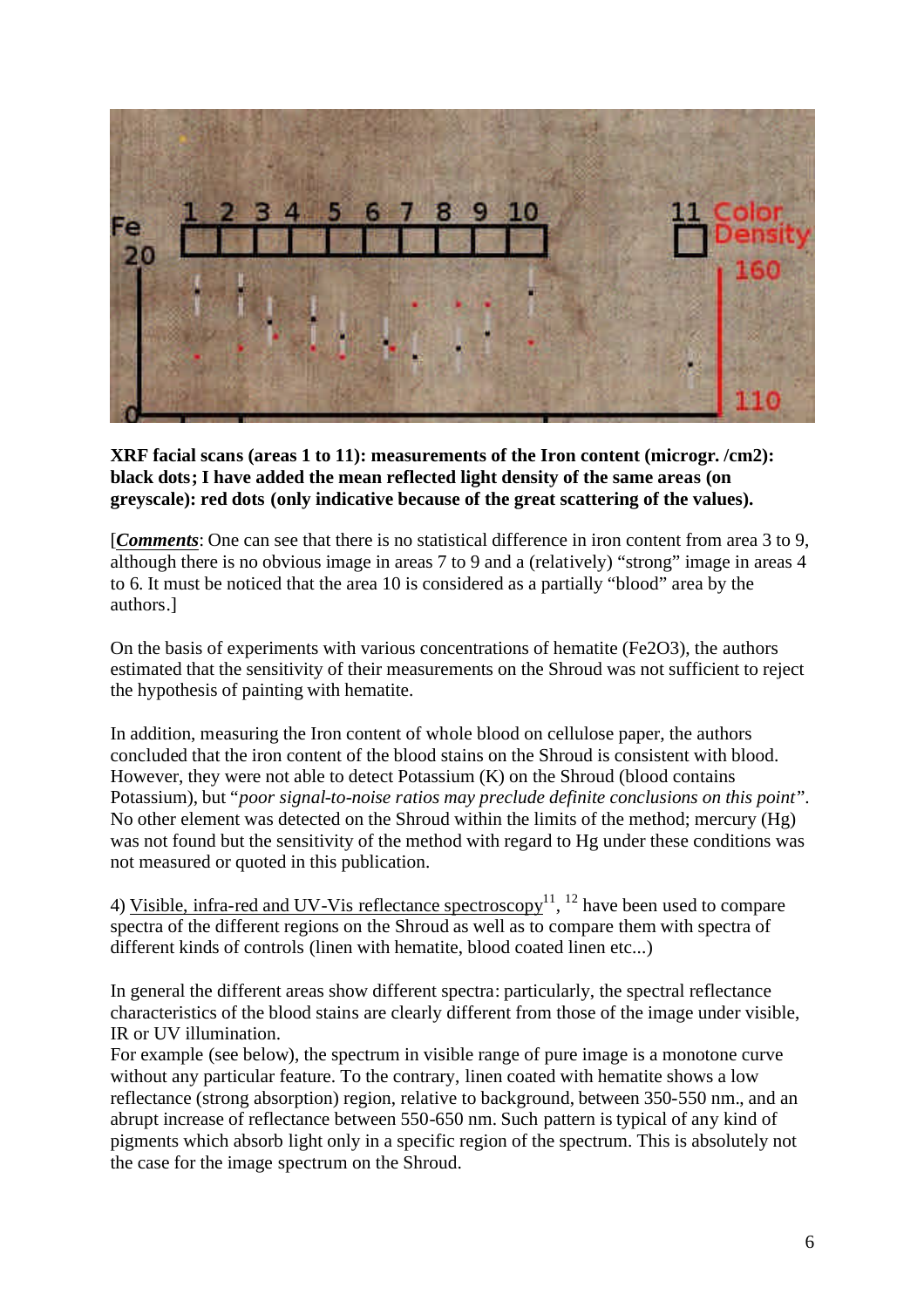

#### **Reflectance spectra in visible range (relative to background): mean of different image and blood areas (with statistical variance) compared with typical spectrum of hematite.**

The second important fact is that the spectra of the image are very similar to the spectra of the slightly scorched areas under visible, IR and (with some differences) UV light. This fact suggests that the image chromophores involve some kind of dehydrated polysaccharides since the first step of thermal degradation of cellulose is dehydration.

The IR spectra of the Shroud blood stains show marked differences with the spectra of whole recent blood on cotton but it is not known if these differences are chemical or surface effects. [*Comments*: this does not at all preclude the possibility for the "blood" stains on the Shroud to be real blood as discussed below: see V-5) ]

#### 5) UV-Vis Fluorescence spectra and photographic studies:

The UV fluorescence studies are important to determine the chemical differences. They complete the reflectance spectroscopic studies because the physical mechanism of the emission of fluorescence is different from that of reflectance spectroscopy which is based on the absorption of light.

The compared reflectance vs. fluorescence spectra of different image areas show that the higher the absorbance, i.e. the higher the concentration of chromophores, the lower the fluorescence. This is also true for the scorched areas and the blood stains. This implies that the main effect of all these stains, including the image, seems to be the quenching of the background fluorescence<sup>13</sup>.

This is confirmed by the photos of the Shroud in the visible under pure UV illumination<sup>14</sup>. They show yellow-greenish background fluorescence, no fluorescence emission of the image (brown) and of the blood stains (dark brown to black spots) and the characteristic reddish orange fluorescence in the slight scorches.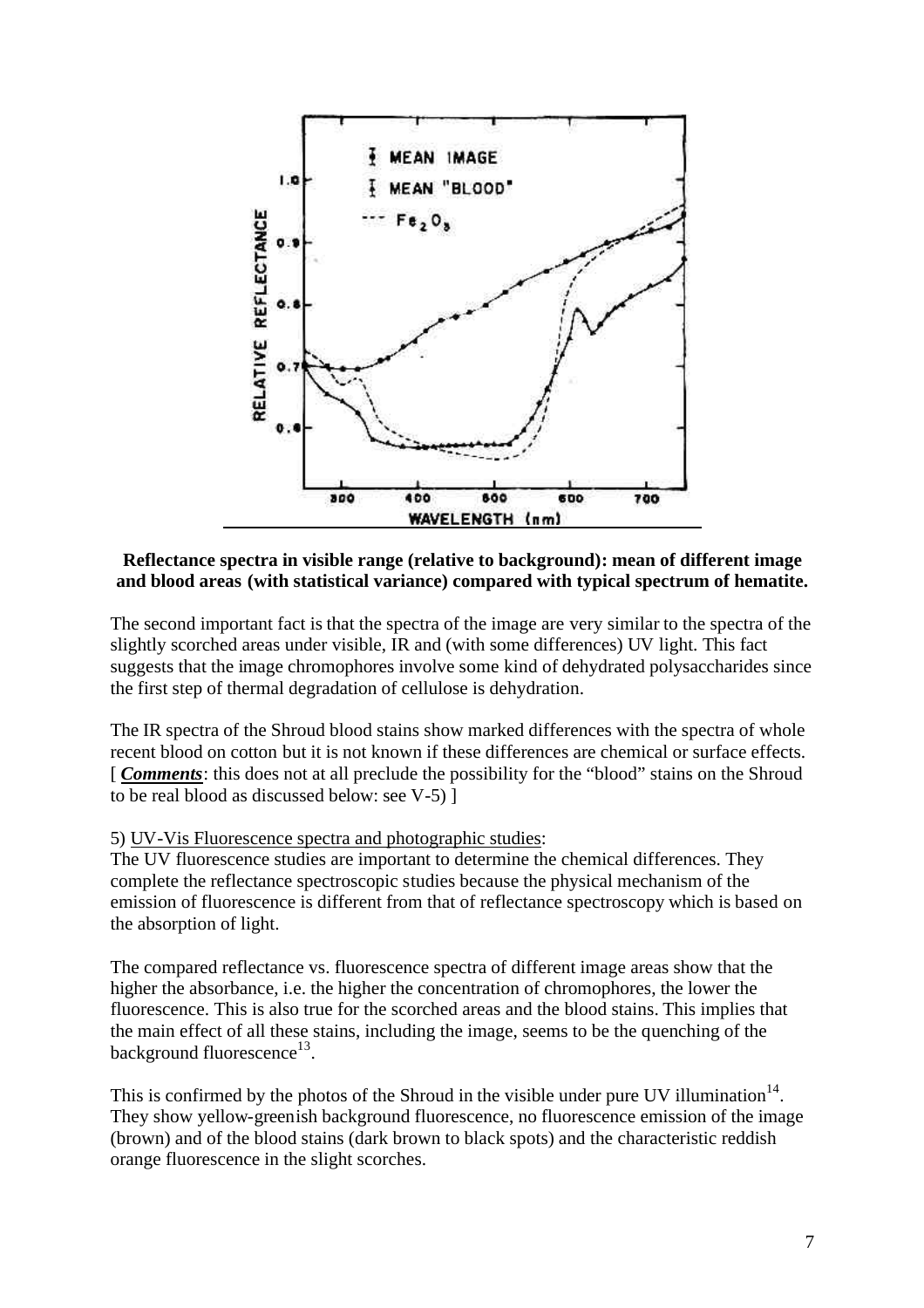The non-fluorescence of the blood areas is consistent with blood since the porphyrin structure of haemoglobin is a strong near-ultraviolet absorber<sup>15</sup>.

The non-fluorescence of the image compared with the reddish fluorescence of the scorches suggests that the image is not simply a scorch. However, the fact that the scorches of the 1532 fire were produced under special conditions (in a casket under low oxygen level) does not allow definite conclusions.

Finally, no protein by-product like a collagen binder seems to be present in the image area: such kind of material, even aged, is usually strongly fluorescent under UV light.

The UV photography also provides 2 kinds of features which are not seen under visible light: many groups of 3-4 narrow lines near the marks of scourging (consistent with a Roman flagrum) and a small fluorescent halo around the main blood stains (serum?)

See photos below.



**Negative of the UV-Vis photography on the left and visible photography on the right of the same region (back of the legs) showing the narrow lines of the scourge marks under UV light. Most of them are not seen in visible.**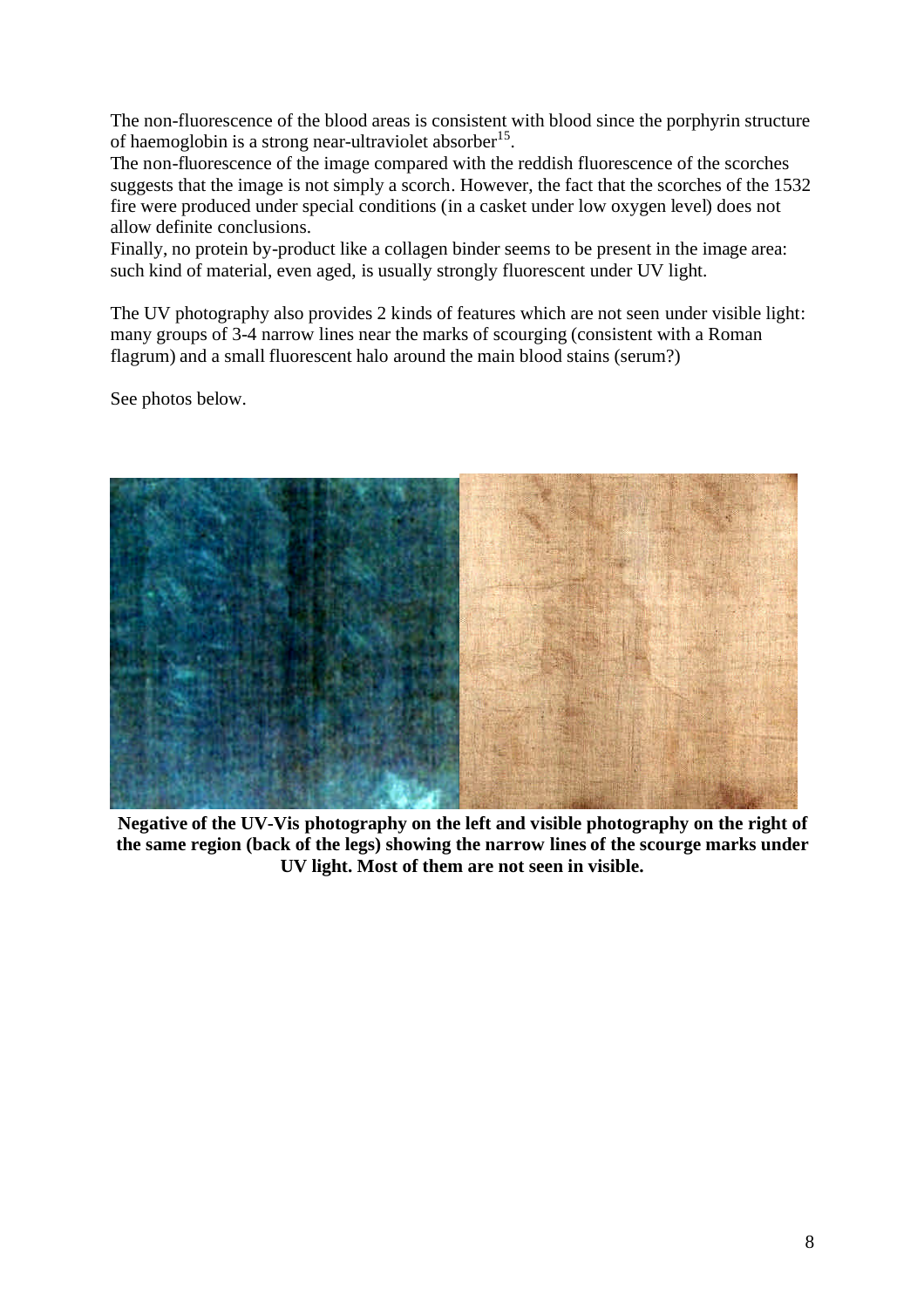

### **UV photography showing a fluorescent (white) halo around the blood of the wrist wound, not seen under visible light. (© Judica)**

6) Pyrolysis Mass Spectrometry<sup>16</sup>:

Samples of different areas of the Shroud have been tested by this highly sensitive but destructive method. The goal was to detect small amounts of non-carbohydrate organic materials that could have been used as painting material. The method was sufficiently sensitive to detect traces of the low-molecular-weight fractions (oligomers) of the polyethylene bag that was used to wrap one of the samples.

Seven samples were used: one modern linen, one pure image, one "background" (from the atypical "Raës sample" adjacent to the radiocarbon dated sample), one image/ water stain and three blood samples.

No contaminant was found on the image samples: neither pigment, nor nitrogen-containing material like proteins or proteinous binder.

The Raës sample showed a significant content of pentosans (plant gum) which was absent from all the other samples.

At least one of the blood samples (the "Zina thread" from the image heel) showed a strong peak for hydroxyproline at low temperature. This amino-acid is present in animal proteins including blood proteins or collagen.

In addition no lignin was discovered in the shroud samples, confirming the microchemical tests (see below).

7) FT-IR and UV-Vis Microspectroscopy<sup>17</sup> experiments were later performed on fibers from different areas of the TS: five non-image, four water stain, four scorch, two serum, two image, two from the "Holland backing cloth", and two blood "globs". In addition fibers coming from the radiocarbon area were also obtained for these analyses but this question is out of the scope of this paper. The spectra were also compared with the spectra of different dried "blood" simulacra (one as "paint": iron oxide and cinnabar in a 5% gelatine solution, and the other as a mixture of whole blood with bilirubin/human albumin). Dried whole blood, bilirubin and hemoglobin samples were used as control.

FT-IR spectra of the Shroud fibers on the pure image samples showed none of the characteristic amide bands of proteinous material. These bands were easily seen in the blood globs and serum fibers, again confirming the microchemical studies (see below).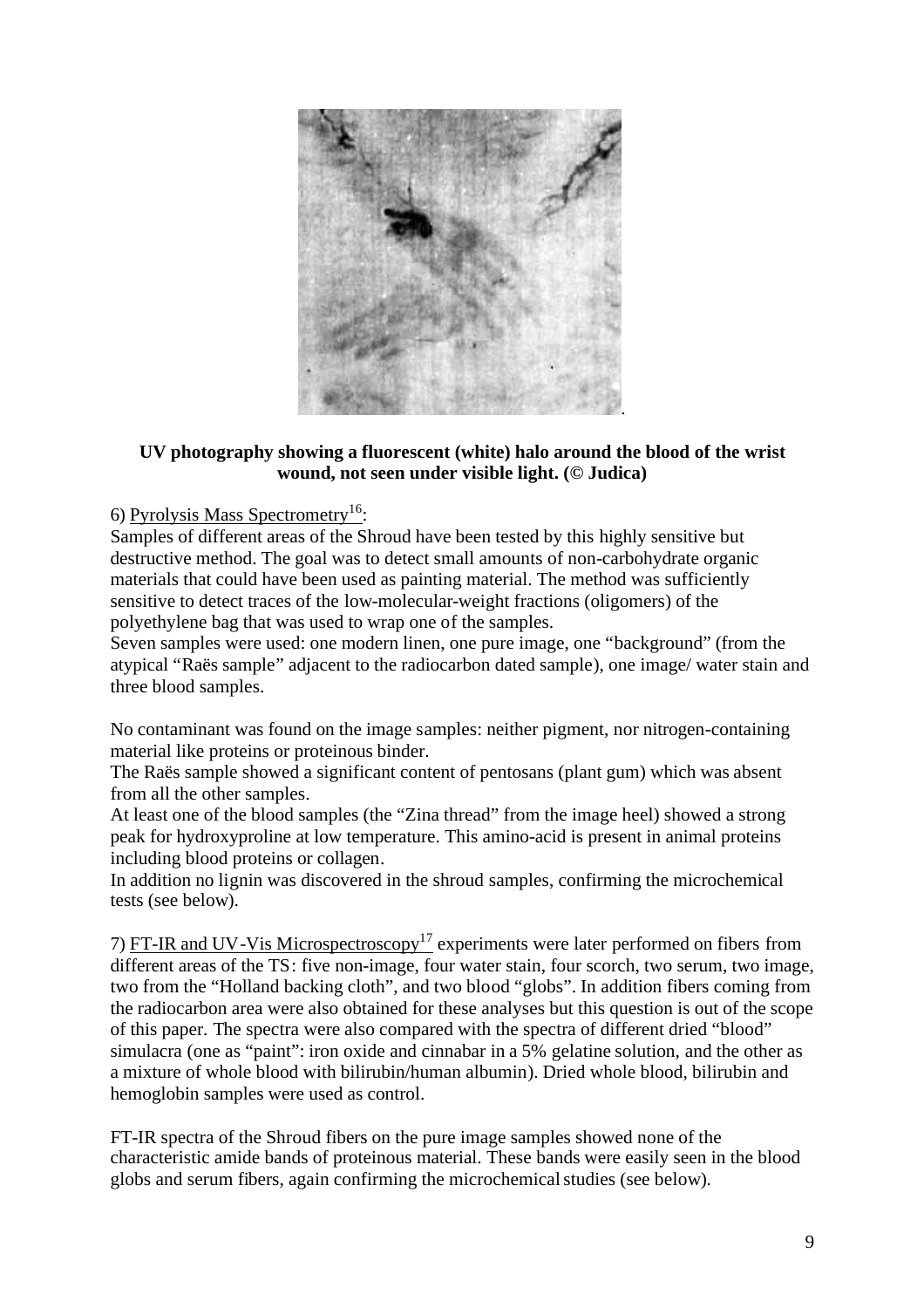A progressive "oxidation pattern" based on analysis of carboxylic acid salt and conjugated ketone regions was found: the image fibers are more oxidized than the background but less than the scorched fibers, in agreement with the spectroscopy and microchemical data.

Both FT-IR and UV-Vis spectra of Shroud blood and serum samples are in good agreement with the spectra of blood controls, but the presence of relatively high levels of bilirubin is clearly required as expected for "traumatic" blood exudates.

The mineral blood simulacra showed, to the contrary, a complete mismatch with the Shroud blood data (except for protein peaks).

## **V) MICROSCOPY AND MICROCHEMICAL TESTS:**

Walter McCrone (deceased), an expert in microscopy, was first allowed by STURP to study the 32 surface samples. He used mainly Polarized Light Microscopy (PLM) investigations and some classical forensic tests for blood on the Shroud samples. His method was as follows: without a prior knowledge of the location of the samples, he looked at the samples through the microscope. He found yellow fibers and many sub-micron small red particles that he identified as iron oxide pigments on the basis of their optical properties. These red particles were found on two thirds of the image samples (or all image samples, depending on the source), in greater amount on all blood samples and none on background fibers. From this spatial correlation, he finally concluded (after some changes in his claims) that the image was painted with iron oxide in a collagen binder and that the blood was the same material in greater amount. Later he found that the "blood" also contains vermilion (HgS). He published his discoveries in the journal of his own Institute: *Microscope*, and later in 2 peerreviewed journals. Some other investigations were also performed by the McCrone Associates electron optics Group.

Heller (MD, medical Physics and Chemistry, deceased) and Adler (Chemist, specialized in blood and porphyrin chemistry<sup>∗</sup> , deceased) performed microscopy and many exhaustive microchemical tests on the same samples. The main differences with McCrone reside in their systematic approach, the best representativeness of the samples and "objects" studied, the many microchemical tests performed and their use of appropriate controls. They concluded that the "blood" on the Shroud was real old blood exudates and that the image was the result of some kind of dehydration-oxidation of the cellulose. They published their discoveries in peer-reviewed journals.

One must realize that there are many difficulties in the **interpretation** of the observed features on the samples: 1) the representativeness of the sample and of the different "objects" seen in the sample, 2) the validity of some tests which were not necessarily developed on this kind of material, 3) the history of the Shroud.

About this last point for example, the Shroud was rolled and unrolled, folded and unfolded, so that particles originating from an area can be found in another area. This is particularly true for the "blood" particles because the surface of the red material in "blood" areas appears often abraded. The water has also transported some materials. The effect of the 1532 fire must also be considered. Finally, it is known from historical documents that a great number of painted

 $\overline{a}$ 

<sup>∗</sup> This fact can easily be verified on « Google scholar »: Adler wrote many papers in peer-reviewed journals about porphyrins. This is important because the heme group of blood is a porphyrin.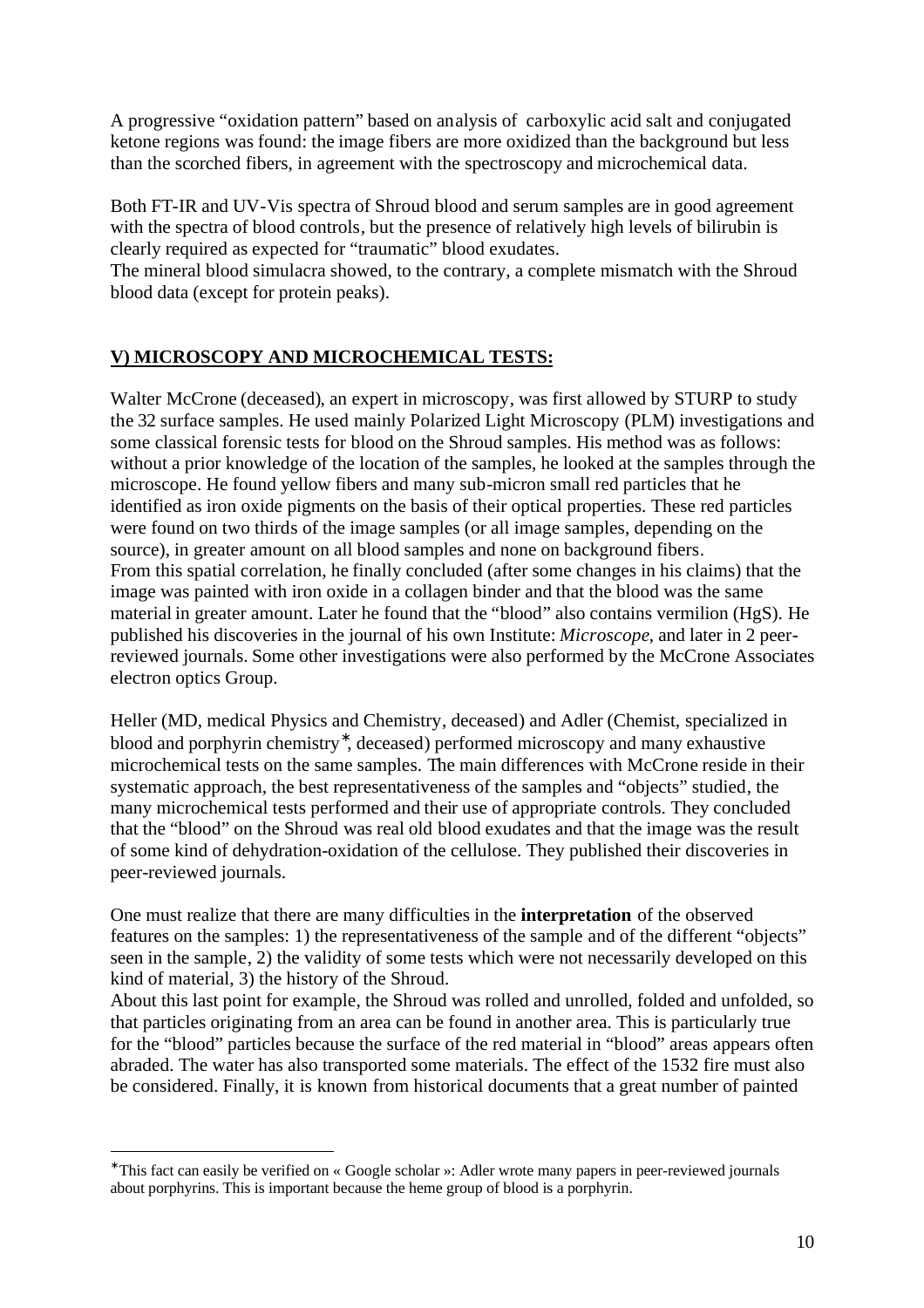reproductions have been pressed against the Shroud for "sanctification" purpose, allowing some contamination with pigment particles.

Heller and Adler, in their main published work<sup>18</sup>, worked on 22 of the 32 sticky tape samples received from McCrone and removed from the Shroud surface in 1978: 6 blood samples, 2 pure body image samples, 1 non-image, 2 body image adjacent to blood marks, 4 pure water stain, 3 water stain/body image, 2 scorch, the other coming from a patch and the Holland backing cloth. In addition they distinguished "inside water stain" from "water stain margin" and also "blood areas" from "adjacent to the blood areas".

For the microscopic survey, they worked with different high magnification<sup>19</sup> (1000  $\times$ ) microscopes (light, polarization and phase contrast) similar to McCrone's.

For the reasons developed above (representativeness), they decided to gather the "objects" in different classes on the basis of their shape, color and optical properties. For a class to be assigned to a specific area, it was decided that a minimum threshold of 15 objects of the same class had to be present on the sample. Then, at least 5 objects of each class were tested against appropriate controls.

In order to test the sensitivity and specificity of the chemical tests, they used as control: a 300 years old Spanish linen cloth partially covered with two-years old blood, samples of a Coptic (350 A.D) and of Pharaonic (1,500 B.C.) burial linen and many laboratory controls.

## **1) Light Microscopy and optical properties of the fibers and particles**

Walter McCrone summarized in 1990<sup>20</sup> his previous observations published in Microscope<sup>21</sup> as follows:

There are 19% (10-26%) yellow fibers in non-image areas and 46% (29-72%) yellow fibers in image areas.

Microscopically, the image consists of yellow fibers and red particles. The red particles, seen only under high-magnification light microscopy (600-1000×) are more abundant in the red blood images, and the yellow fibers are the major colored substance in the body image. There is no red particle in the non-image samples.

The red particles are often visible as encrustations or agglomerates in the blood areas, while they are more widely dispersed in the body-images areas.

The red particles have varying degrees of hydratation, color, and refractive index (from about 2.5 to 3.01). These properties are characteristic of the artist's earth pigment, red ochre, used for at last 30 000 years. A significant proportion of the Shroud red ochre is hematite (anhydrous Fe2O3), accounting for the observed birefringence of many of the individual particles.

When a tape is applied on linen painted with highly diluted iron-earth pigment in gelatine and examined under the microscope, the red coated fibers and particles are indistinguishable from those of the Turin Shroud. Diluted blood after drying was examined in the same way and showed a brownish gelatinous coating (refractive index about 1.55) and no particle on the fibers.

As described above, Heller and Adler used another method to characterize the different objects under the microscope. The following table summarizes the results of this classification<sup>22</sup>.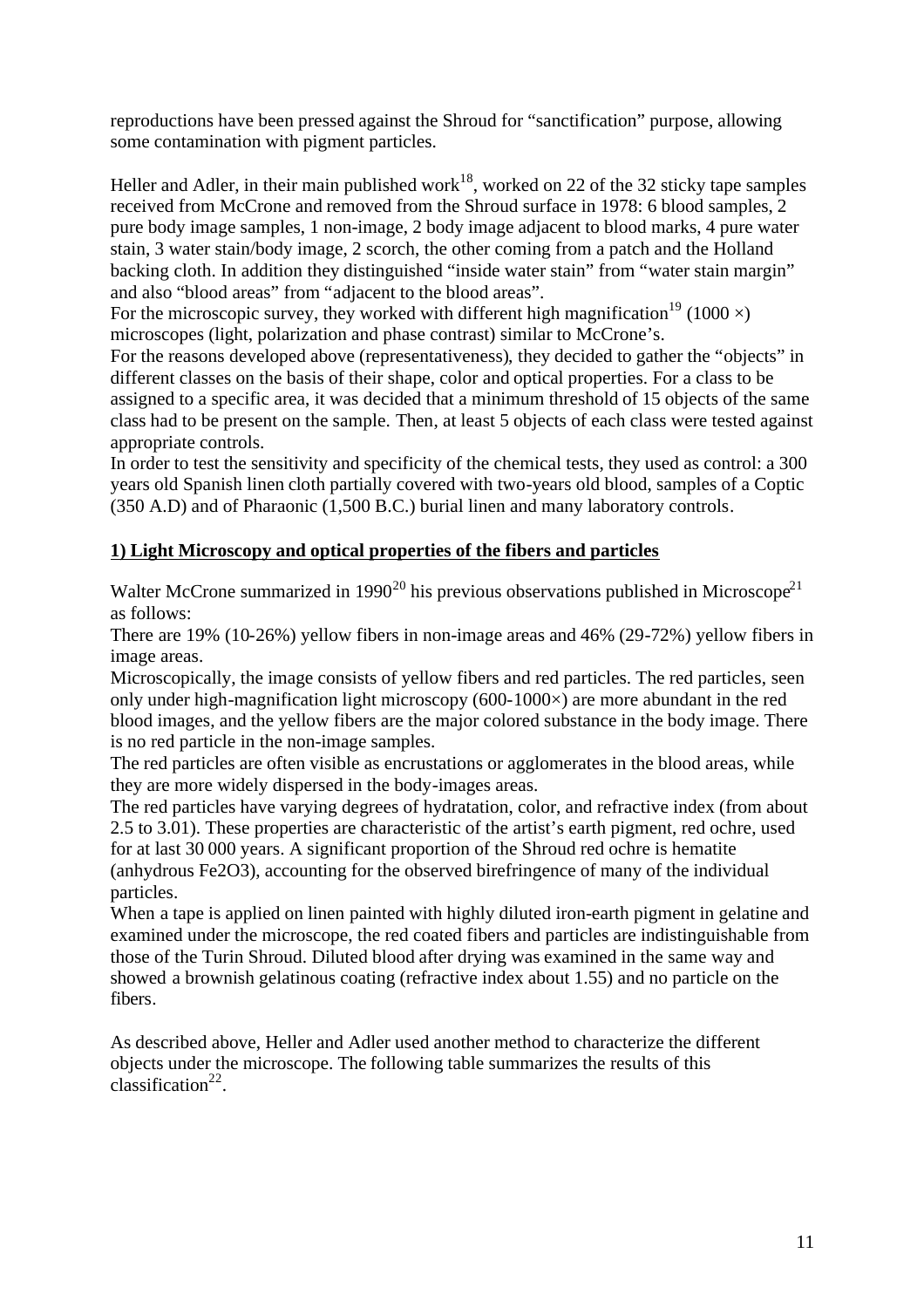| <b>DESIGNATION</b>                       | PREDOMINANT<br><b>LOCATIONS</b>                | <b>COMMENTS</b>                                                                                                          |
|------------------------------------------|------------------------------------------------|--------------------------------------------------------------------------------------------------------------------------|
| Very pale fibrils                        | Backing "Holland Cloth"                        | Very smooth surfaces                                                                                                     |
| Pale yellow fibrils                      | Non-image areas                                | Slightly corroded surfaces                                                                                               |
| Yellow fibrils                           | Pure body image areas                          | Corroded surfaces                                                                                                        |
| Dark fibrils                             | Scorch areas                                   | Light to dark brown color;<br>very corroded surfaces                                                                     |
| Red coated fibrils                       | <b>Blood</b> areas                             | - Color: orange to red<br>- Surfaces: smooth to<br>fractured to particulate<br>- Coating not birefringent                |
| Golden yellow coated fibrils             | Margins of blood areas                         | Except for color, the same<br>general characteristics as<br>above                                                        |
| Red particulate coated fibrils           | Water stain margins and<br>blood scorch areas. | - Color: deep red to brown<br>- birefringent, pleochroic<br>- some particles are found in<br>the lumen of the fibril     |
| "Shards"                                 | Blood areas and adjacent<br>areas              | Fractured replica of the<br>coating of the red coated<br>fibrils; orange to red and not<br>birefringent or pleochroic    |
| Orange globs                             | Blood areas and adjacent<br>areas              | Large "globs"; red-orange to<br>orange-yellow; not<br>birefringent or pleochroic                                         |
| Brown globs<br><b>Black particulates</b> | Blood-scorch margins<br>Scorch areas           | Brown version of the orange<br>globs with small dark<br>particulates embedded<br>therein<br>Irregular, opaque particles. |
|                                          |                                                |                                                                                                                          |

They also compared these objects with those obtained on the Spanish linen control under various conditions: untreated, saturated with 0.1% gelatine solution, saturated with 0.1% gelatine and 0.1% Fe2O3 (iron oxide), saturated with 2-years old human whole blood. All these controls were then heated at 100 $^{\circ}$ C for 1 hour (to mimic aging) and 250 $^{\circ}$ C. for  $\frac{1}{2}$  hour. Iron oxide in gelatin resembles birefringent red particulate coated Shroud fibrils and is frequently clumped. Heating tends to break apart the clumps, leaving separate fine particles. Whole blood closely resembles Shroud red coated fibrils, except redder color. By heating, the control "aged" real blood coated fibers resembles Shroud red fibrils more closely in color and polarization properties.

## [ *Comments*:

The main optical properties<sup>23</sup> of a microscopic object are:

1) Refractive index: the Refractive Index or Index of Refraction is the ratio of the velocity of light in a vacuum relative to the velocity of light in a medium (solid, liquid, gas); it is expressed as n, and varies with wavelength (?) and temperature (°C). A common standard temperature is 25°C (another is 20°C); a common standard wavelength is 589 nm (Fraunhofer D); a common precision used in microscopy is  $\pm 0.001$ . Example:  $n = 1.528$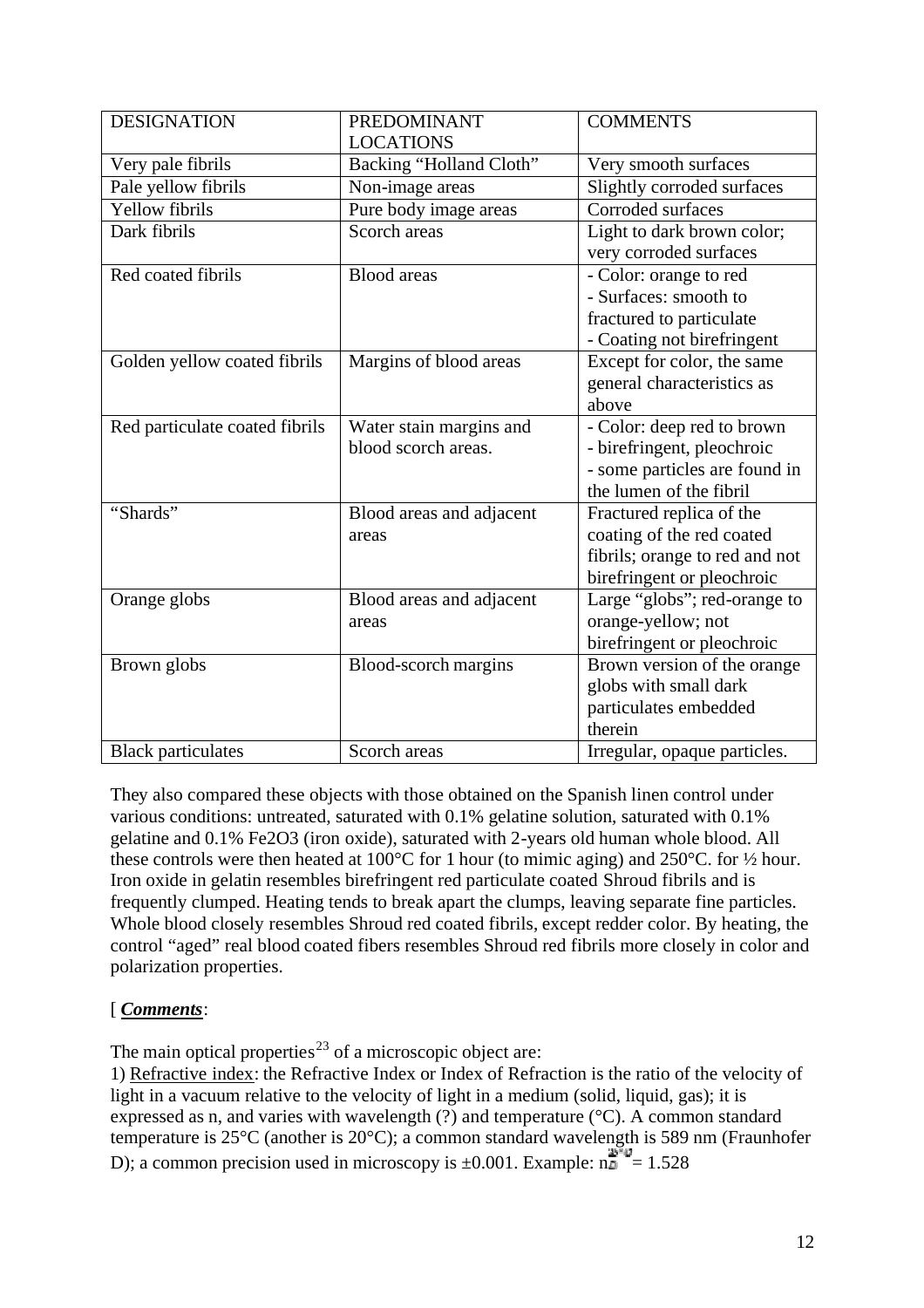2) Isotropy/Anisotropy: Refers to substances that have one (isotropy) or more than one (anisotropy) refractive index;

3) Birefringence: the numerical difference between the maximum and minimum refractive indices of anisotropic substances. Birefringence may be qualitatively expressed as low  $(0 - 0.010)$ , moderate  $(0.010 - 0.050)$ , or high  $(>0.050)$ ; often birefringence  $>0.2$  is termed "extreme".

An isotropic material, like blood, is not birefringent, while an anisotropic material (like crystals) is birefringent. For example, the birefringence of water ice is moderate (0.014), the birefringence of calcite is high (-0.172) and that of hematite is "extreme" (-0.21 to -0.23).

Blood is isotropic (not birefringent) and, according to McCrone: "*blood in any form or any organic derivative of blood has refractive indices less than 1.60*" 24 . Red ochre is a mixture of iron oxide particles ranging from pure hematite (anhydrous Fe2O3, extreme birefringence, very high R.I: 2.8-3) to variously hydrated iron oxide (Fe2O3×H2O, birefringent or not, with various high refractive indices, usually above 2.5). It is important to realize that a given iron oxide pigment particle (except hematite) *can be isotropic (birefringent) or not*, depending on its state of hydration and cristallinity. This is the case for the earth iron pigments like red and yellow ochre, although they also do contain variable amounts of highly birefringent particles: hematite<sup>25</sup>. The true test which distinguishes iron oxide particles (birefringent or not) from organic particles like blood is the measure of the refractive index.

There is obviously a problem with the opposite observations of McCrone and Heller and Adler on the optical properties of the particles.

It is not clear how McCrone performed his observations to obtain the optical properties cited. In his first paper<sup>26</sup> (1980), he wrote: *"This material, when examined on the tapes* with higher *magnification and transmitted polarized light, is identical in appearance and properties (color, pleochroism, shape, size, cristallinity, refractive indices and birefringence) to the particles of hydrous and anhydrous iron oxide particles, collectively known as iron earth pigment, used since the days of the caverman*". This was confirmed later (1998) by McCrone's statement: "*On examining thousands of red image particles on the Shroud tapes, I saw no low refractive red particles except rose madder particles…*" 27

Heller noticed that the Mylar tape was optically active so that any red particle looks birefringent when the light has to pass through the tape and particle<sup>28</sup>. Certainly, the tape also changes the measured refractive indices of the particles.

What is sure is the fact that, contrary to STURP instructions, McCrone affixed all the tape samples to microscope cover glasses. From the above McCrone's citation ("...*When examined on the tapes*...") and from the fact that Heller and Adler received their 22 samples in this form<sup>29</sup>, it is highly probable that most (if not all) of McCrone's optical observations were performed on the Mylar tape. Consequently, one must be sceptical about the optical properties (birefringence and refractive indices) of the material in McCrone's claims and one must consider that he identified the red ochre mainly on the basis of the "*size, shape and color*".

In sharp contrast, Heller and Adler removed all the specimens from the tapes before their studies. Then, they removed the adhesive with toluene and verified the final removal of the adhesive under UV irradiation (the adhesive gives a bluish-white fluorescence).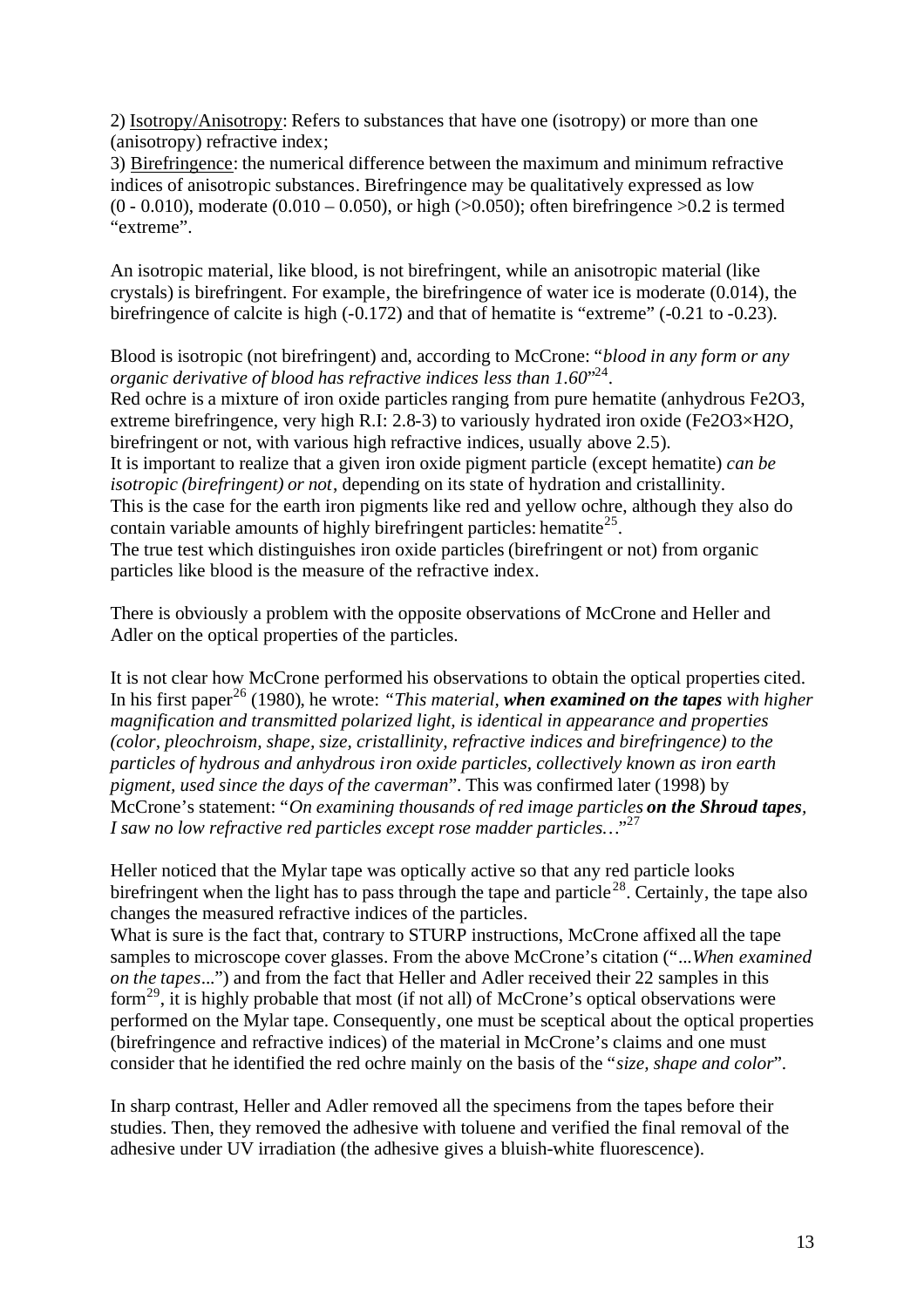Concerning the particles they wrote: "*Most of the red particulates ranged from submicron to about 3 microns, and the birefringent red particulates from 0.7 to about 1 micron in diameter. These particulates were therefore too small for accurate quantitative determination of their optical parameters by the standard methods. Highly variable results were obtained even for refractive index measurements by immersion methods. However, when a red non-birefringent red particulate coated fibril and a birefringent red particulate coated fibril were compared side by side immersed in benzene (index of refraction=1.50), the Becke line movements were in opposite directions. Therefore, the refractive index of the non-birefringent red particles is less than 1.5, while it is greater than 1.5 for the birefringent red particles, indicating that they are quite different materials.*" 30

The Becke method is the standard method to determine the refractive index of a microscopic object. McCrone confirmed this fact: "*There is a very simple optical test that differentiates blood from red ochre or vermilion - the Becke line test for refractive index*" 31 . That is exactly what Heller and Adler did *but* on the objects removed from the tapes, contrary to McCrone.

To summarize, Heller and Adler found birefringent and non-birefringent particles with highly variable refractive indices. While the birefringent particles can not be blood (they identified them later as iron oxide), the non-birefringent particles can be blood as well as earth iron pigments (except hematite). However, much more important are the red coated fibrils tested *side by side* (i.e. exactly in the same conditions at the same time) which show very different *connected* properties: birefringence and refractive index above 1.5 on one side versus no birefringence and refractive index below 1.5 on the other side.

*The refractive index below 1.5 of the non-birefringent red coated fibrils definitely excludes iron oxide pigments as origin of their red color.*

There are clearly two very different kinds of red "objects" (particles, "globs" or agglomerates, shards, incrustations and red coated fibrils) on the Shroud, something that McCrone failed to recognize.]

#### **2) Elemental analysis:**

The following elements were tested by Heller and Adler<sup>32</sup>, generally with 2 different microchemical tests: Fe, Ca, Cu, Mn, Ni, Co, Al, Zn, Ag, Hg, As, Sb, Pb, Sn, Cr. Only Fe and Ca were found above trace level.

Iron could be found *without* acidic predigestion on all the non-blood samples: it is iron bound on the surface of the fibrils during the retting of the flax fibers (like Ca).

The shards and the globs in the blood areas gave the test for iron in the blood areas but *only* after digestion with aqua regia which is able to remove the iron from the heme of hemoglobin. To the contrary, strongly positive iron tests could be obtained on the birefringent red particles with concentrated hydrochloric acid (HCl) *alone*, in which they slowly dissolve, as expected for iron oxide.

#### [ *Comments:*

Aqua Regia is a mixture of concentrated hydrochloric acid and nitric acid which is used to dissolve some noble metals like gold or platinum that can not be dissolved in concentrated acids like HCl alone.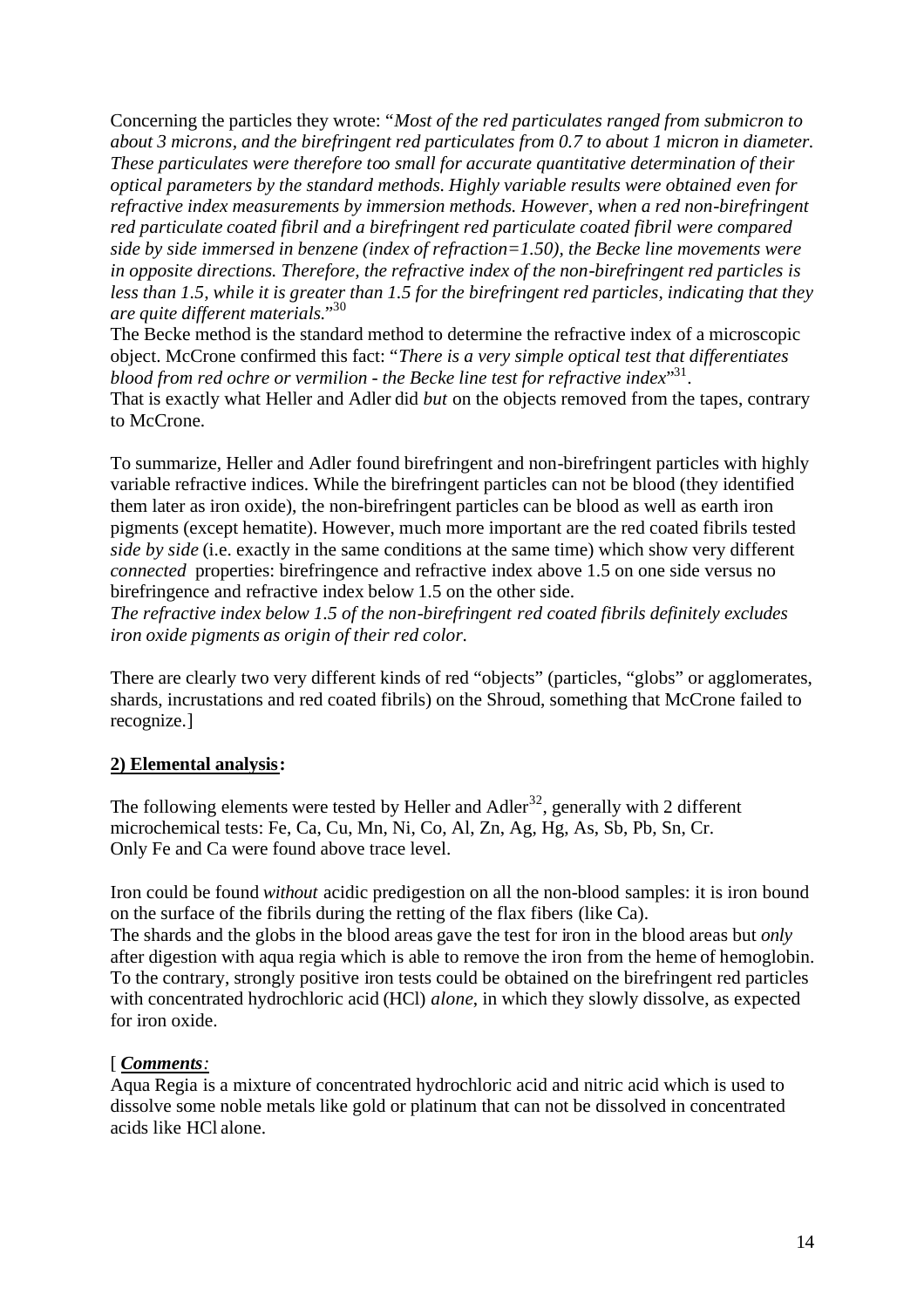Here, the nitric acid (a strong oxidant) is required to liberate the iron from the heme of hemoglobin. The iron then passes into solution and dissolves in HCl where it can be tested by the reagents.

Iron oxide is soluble in concentrated HCl alone without the need of aqua regia.

These microchemical tests prove again that there are two different kinds of red particles and coatings on the Shroud: birefringent iron containing "objects" that could be dissolved in HCl alone and liberate high amounts of iron: iron oxide *and* non birefringent objects that need aqua regia (not only HCl) to liberate lower amounts of iron, as expected for hemoglobin which contains relatively little iron.]

#### **The origin of the Iron oxide found on the Shroud**:

Many hypotheses can be found to explain the presence of the iron oxide on the Shroud:

- 1) Earth pigment in the McCrone's paint hypothesis
- 2) Iron oxide formed in burned blood through a well-known reaction
- 3) Iron contained in the water used to extinguish the 1532 fire and/or cellulose bound iron, both "chromatographing" to the water stains margins where it could precipitate as Fe(OH)3 and finally produce iron oxide in the form of the birefringent red particles observed $^{33}$ .

The predominant location of the birefringent red particles and coatings (water stains margins and blood scorch areas) found by Heller and Adler seems to be in agreement with both the hypotheses 2) and 3).

These authors performed experiments on the old "Spanish linen" control in the conditions of the extinguishing of the 1532 fire and observed iron oxide particles of the same appearance and properties as those found in the water stain margins on the Shroud<sup>34</sup>.

Another possibility to find the origin of the iron oxide particles is to check for impurities. According to Heller and Adler, the earth iron oxide pigments used in the paint are almost always contaminated with Mn and/or Co and/or Ni and/or Al above the 1% level. More than 50 birefringent (i.e. iron oxide) red coated fibers were tested (after digestion with aqua regia) together for these species specifically and none of them was found above 1% level. Prof. Riggi also examined Shroud particles with electron microprobe and found none of the expected contaminants but when he examined old and new "Venetian" red (another kind of red ochre), he found the contaminants.

Heller and Adler concluded that "*the geochemistry of iron is such that to find an iron earth pigment as pure as this would be most unusual unless pure hematite were used*".

## [ *Comments:*

One must be very careful here. The 50 fibers tested by Heller and Adler were certainly from the water stains margins and *not* from blood areas. This is consistent with the fact that they did not find Al, contrary to what was found in the blood areas by them as well as by McCrone (see below).

Therefore, this experiment confirms that the iron oxide found in the water stains margins is pure and certainly not iron oxide pigment, *but it says nothing about the iron oxide (if any) found in the "blood"*.]

The McCrone Associates electron optics Group performed Energy dispersive X-ray Analysis (EDXRA) on 11 "Blood-Image-Area Shards"<sup>35</sup> from tape 3CB. One was different from the others (no color, only Ca).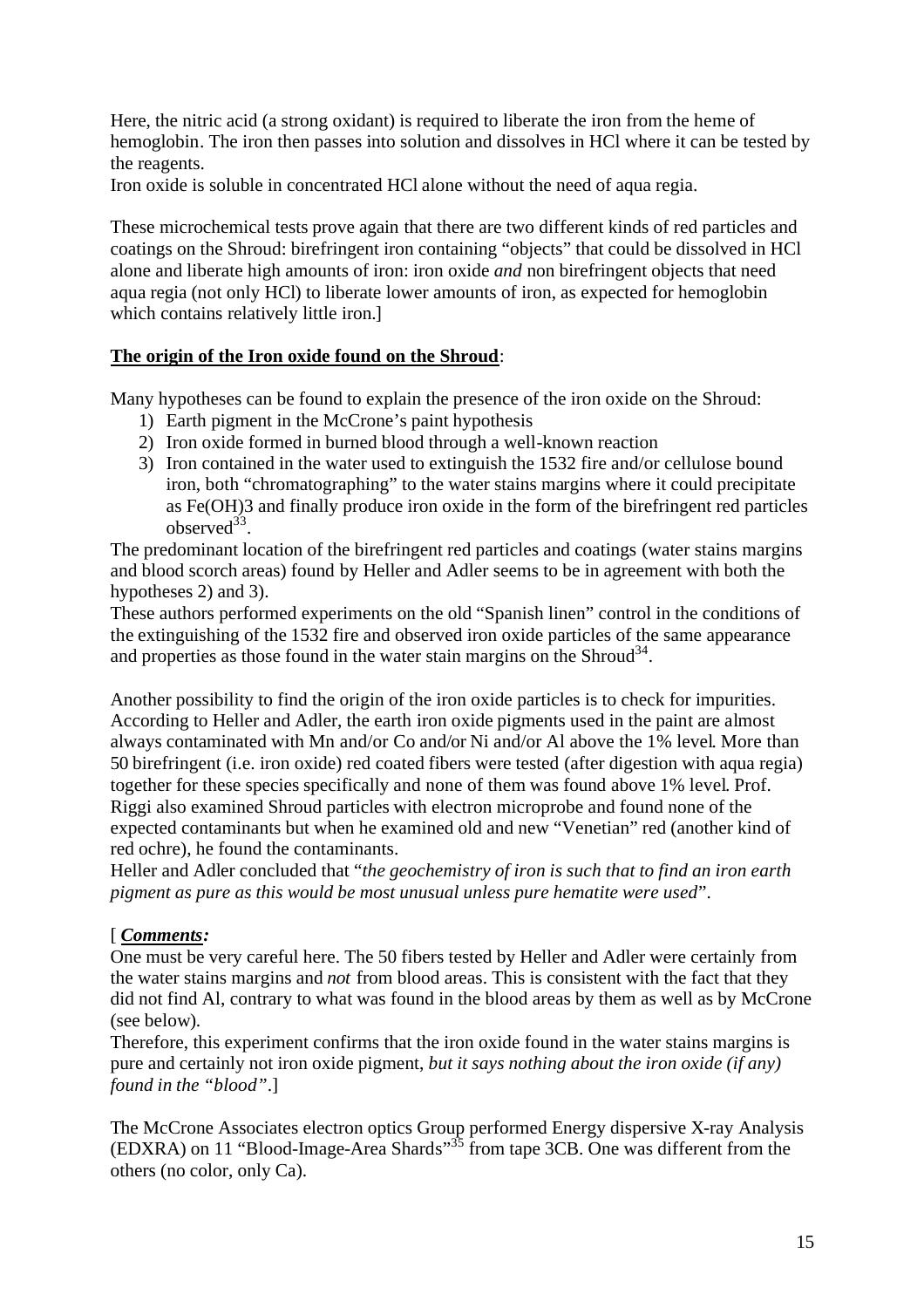The characteristics of the 10 others are as follows:

- Diameter: 5-23 microns (flat particles)
- Color: orange to red-orange to red
- Major elements (peak heights above background): Ca: 36-65 (7/10), Fe: 22-66 (7/10), Cl: 20-60 (6/10), Si: 27-57 (8/10), Al: 8-28 (8/10).
- Minor elements: Na: 1-9, Mg: 1-8, P: 2-16, K: 1-9.
- They also found Hg/S which is the basis of the claim of vermilion on Shroud blood image: this point will be studied later.

Heller and Adler also performed EDXRA<sup>36</sup> on 16 different globs and fibers from blood image, body image and non-image tape samples. The fibers all showed strong Ca and Fe signals and the globs all show Na, Mg, Al, Si, P, S, Cl, K, Ca and Fe but no quantitative data or peak counts are given. They also could detect Hg from vermilion but only in the "track" sample (see below vermilion) and no Co, Mn or Ni.

Heller and Adler stated that all the elements (except Hg) found in this study are in fact also found in whole blood.

McCrone stated that the contaminants found were consistent with earth iron oxide that contains quartz, limestone or feldspar impurities.

In addition, X-ray Diffraction (XRD) analyses were performed by McCrone Associates on 10 other "shards" from tape 3 CB (blood area). The refractive indices ranged from 1.46 to 3.36 (above 2.22 for 7/10). In the same article, McCrone concluded from this analysis that: "*the XRD data were obtained on single red particles aggregates (blood-image shards) (…) amounting to <1 ng. of which possibly 0.2-0.3 ng. is pigment. Less than one-half of the pigment is crystalline (hematite or vermilion), hence the lines in the XRD pattern are very spotty and difficult to measure. The agreement with known hematite data is, nonetheless, convincing.*"

#### [ *Comments*:

McCrone used the term "red ochre" to define the alleged pigment in the painting theory. More precisely, he explained: "*the iron earth pigments are hydrous iron oxides ranging in color and refractive index from yellow ochre to red ochre depending on their history*".

Ochres are defined as clays used to make the earth colors<sup>37</sup>, in other words tinted clays. Their color, varying from dull yellow to red or brown, is given by the presence of different iron oxyhydroxides and oxides, mainly goethite (FeO(OH)) and hematite. They were used since the prehistoric times but "*the mineralogy of earthy pigments found in historical paintings is not satisfactorily described" 38* . If the red ochre of the alleged painting is an earth pigment it is therefore probably contaminated with some minerals found in clays. However there is a high mineralogical variability in the natural earths.

In the group of the natural earth pigments, the color of the red earths is mainly given by hematite and red clays are very common in nature. Relatively pure massive hematite of ironore grade free of clay minerals can be found in nature, and pure hematite was also artificially produced at least from Middle Ages by calcination of ferrous sulphate.

There are four main families of clays: kaolinite, montmorillonite-smectite, illite and chlorite. Clays always contain Al and Si. In addition smectite contains Ca, Mg and Na, illite contains K, Mg and Fe and chlorite can contain Mg, Fe, Ni or Mn. Other contaminants like gypsum (containing Ca and S) can be found.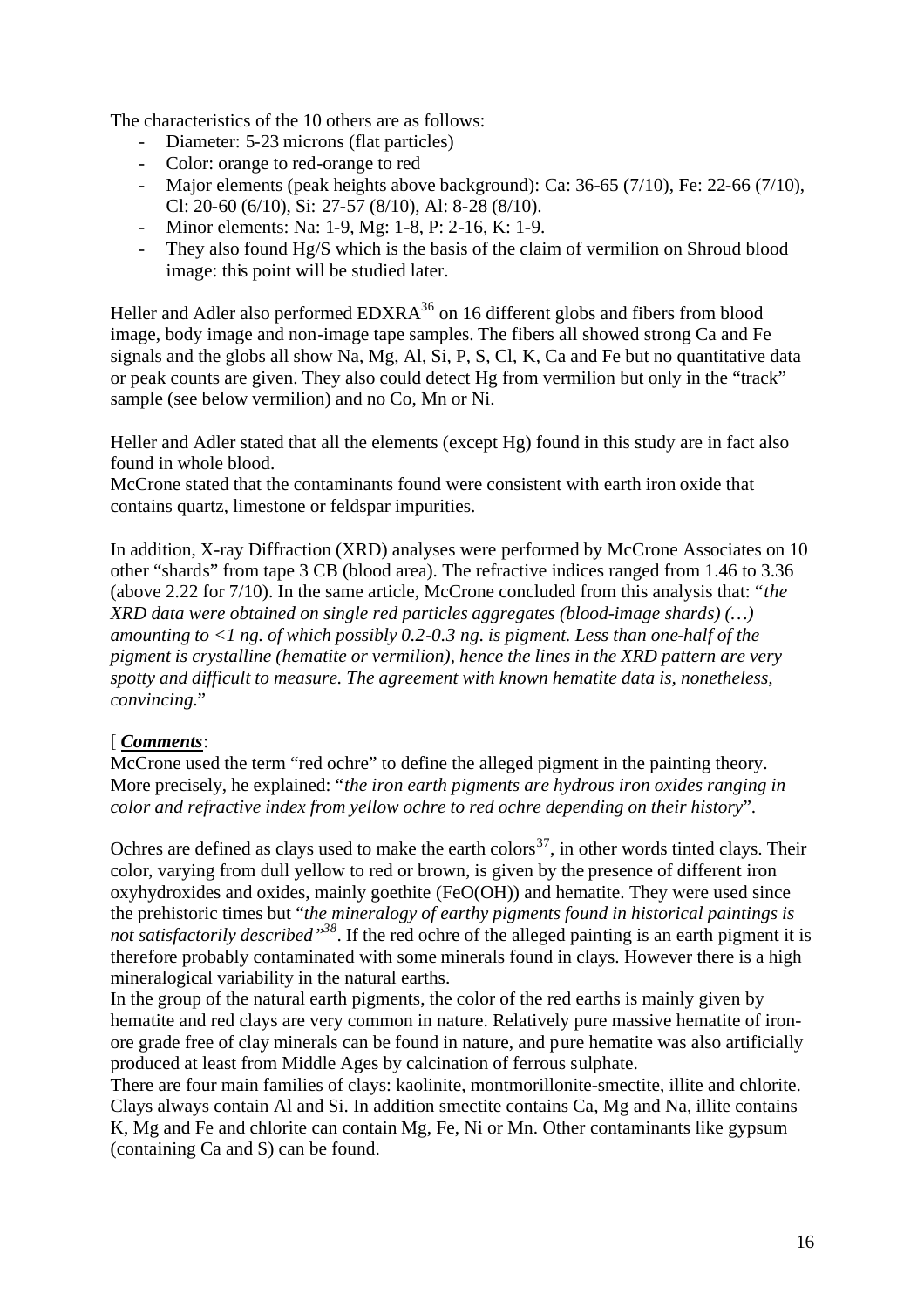Because of the high mineralogical variety of earth iron pigments it seems difficult to conclude with certainty that the lack of Ni, Co and Mn is a definitive proof of the fact that the iron oxide does not come from earth. However, unless earth iron oxide is pure hematite (which is not the case according to McCrone), Al and Si seem to be always associated with Fe in earth iron pigments.

Now the question is: are the McCrone Associates EDXRA data of the 10 shards coming from the 3CB blood sample consistent with blood?

SEM/EDX data from dried blood residues were studied by Dixon and  $al<sup>39</sup>$ .

In particular, samples of blood smears, crusts and dried blood on cloth (up to 7 years old) and graphite were analyzed after subtraction of the spectra generated by the substrate.

We must remember that the peak heights in the qualitative EDXRA spectra can not be directly related to the actual amounts of the measured species.

All the blood spectra showed a characteristic pattern: Chlorine (Cl), Sulphur (S) and Potassium (K) peaks predominate in nearly the same ratio.

Blood on cloth gave the following results, in % (rounded): Cl: 22-27, S: 12-22, K: 11-23, Si: 7-17, Ca: 5-14, P: 0.4-13, Al: 1-9, Na: 0-5, Mg: 1-3, Fe: 0-2.

Although the data are presented differently (% vs. peaks heights), the comparison with the EDXRA data of the 10 "blood" shards on the Shroud is interesting:

- For the 3 major peaks of real blood: Cl on Shroud is consistent with blood, S is present but the actual peak count on the Shroud is unknown (see vermilion Hg/S chapter below) and the very small peak of K seems not compatible with K in whole blood. However, Adler gives a possible explanation for this fact (see below).

- The counts for Si and Al relative to Cl in the Shroud "blood" shards are not inconsistent with the relative percentages of the same elements in real blood. Therefore, one can not eliminate blood on the basis of their presence in the "blood" shards on the Shroud as it has been claimed.

- Ca is also found in blood at a level roughly consistent with what is found in the Shroud "blood", and the small excess could come from the calcium bound to the cellulose.

- The iron peak height of whole blood in EDXRA spectra is surprisingly low: there is much more Fe in the Shroud red shards than expected for whole blood.

On the other hand, are the EDXRA data consistent with yellow or red ochre (Fe2O3.H2O)? According to the McCrone particle atlas, these iron earth pigments show: O and Fe as major elements ( $>5\%$ ), C, Al and Si as minor elements (1-5%) and Cl, K and Ti as trace elements (<1%). Minor and trace elements may vary, depending on impurities and source. Obviously, all the elements are consistent with EDXRA data of the 10 Shroud shards except Cl which is found on the Shroud as a *major* element and not at all as a *trace* element. However, contamination with Cl containing particles is possible or, alternatively Cl can be associated with vermilion because Hg in vermilion particles often contains Cl in addition to

 $\text{S}^{40}$  .

Let us now examine the 3CB sample from which the EDXRA and XRD data were obtained by McCrone's Associates.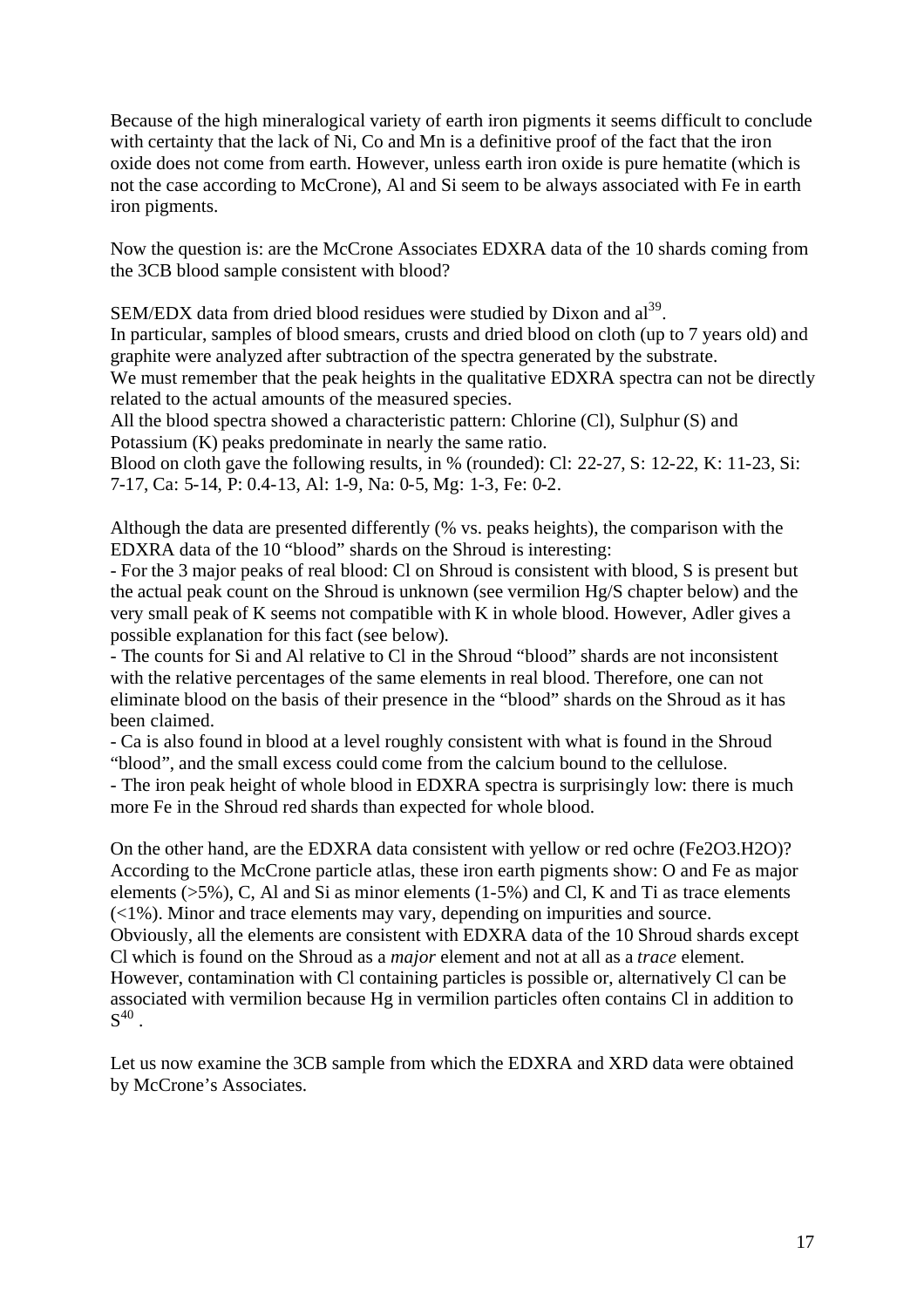

The photo on the left is in visible light and that on the right is the UV-Vis fluorescence slightly enhanced photo. The rectangle shows roughly the location of the sample 3CB. We can see clearly that this sample is one of the worst "blood" samples possible for the analysis. There is very little "blood" (only on the edges), the area is in a water stain and near the water stain margins (arrows) and it is a light scorch as demonstrated by the reddish characteristic fluorescence and its proximity with a patch and a burned area.

Therefore the analysed particles can be anything: pigments, heated blood strongly contaminated with iron oxide from the water stain and/or from burned blood (explaining perhaps the high iron level) or anything else.

The representativeness of the sample is so bad that absolutely no conclusion from EDXRA can be drawn.]

#### **Vermilion**:

Heller and Adler<sup>41</sup> found a large (150×50 microns) prismatic hexagonal object on sample 6BF (blood, lance wound, front). They tested this object for metallic species and found only Hg: it was cinnabar, the natural form of vermilion. Fragments of this particle were also found in a "track" on the same sample. They decided to test with their microchemical reagents for Hg a number of red particles on *all* the samples and found that *none* of the red particles, even from the same tape away from the "track" gave the test for Hg. Control tests established that a negative test for Hg means that Hg can not be present above 1% (weight).

In addition, we have seen above that they also examined 16 different globs and fibrils from blood, body image and non-image tape samples using an electron microprobe. They found Hg only in the same "track" sample.

From these studies, they concluded that vermilion (or cinnabar) is only "incidental".

In the same 10 shards from the blood area 3-CB described above, McCrone Associates also found characteristic Hg/S peaks<sup>42</sup>. The peak heights are as follows: = 10 units:  $4/10$ , 11-35 units: 2/10, 36-55 units: 4/10.

In addition, a back-scattered electron image of a 3-CB blood-image-area-shard, providing a mapping of the spatial locations of the elements, shows that mercury and sulphur are spatially associated in one part of the shard, while iron is in another part of the same shard. From this observation and the fact that no vermilion was observed on body-image tape fibers, McCrone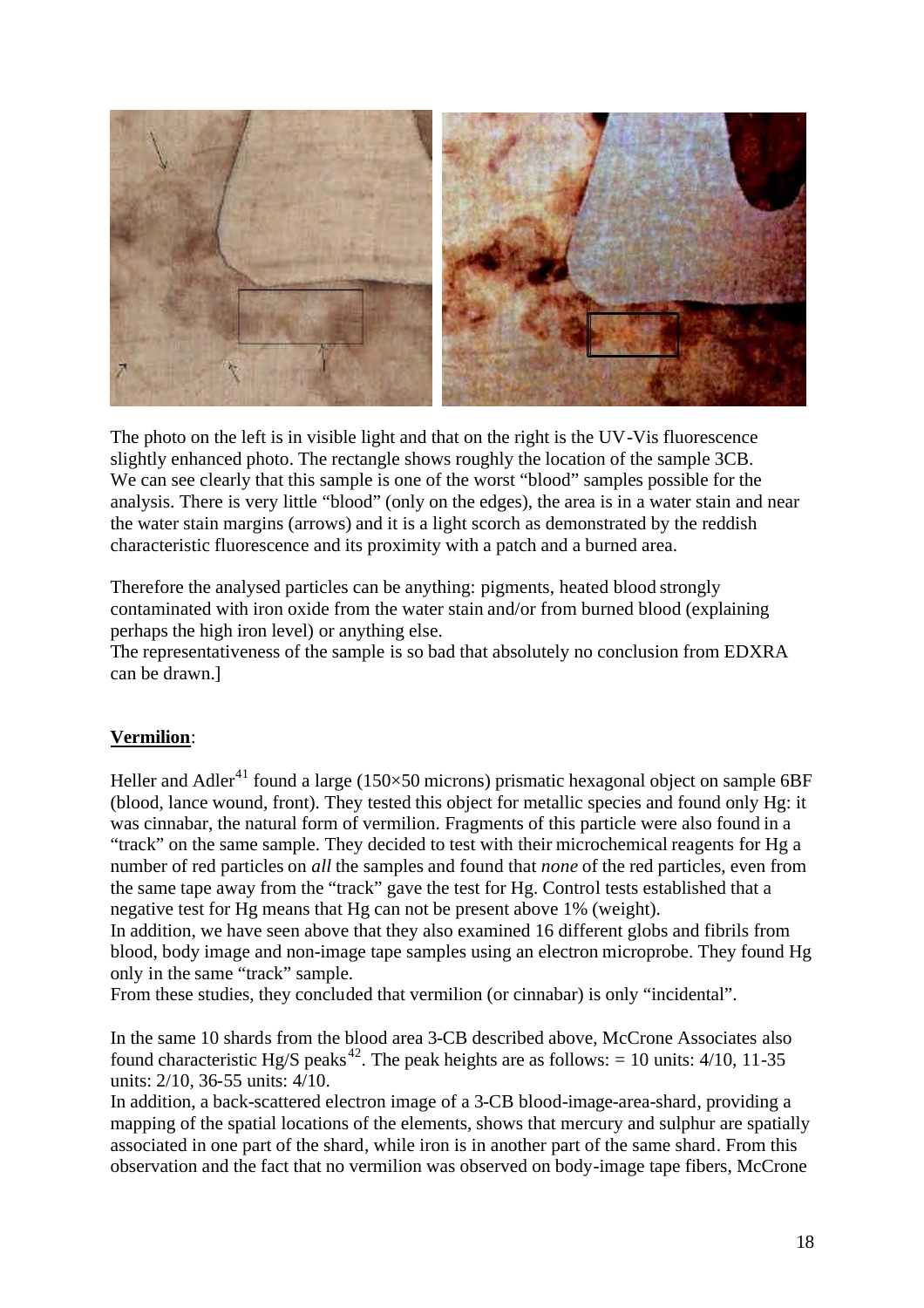concluded: "*It seems reasonable that the Shroud was first painted with a red ochre paint and then the blood images were enhanced with a vermilion paint*".

Finally, McCrone also used a PLM microchemical test for Hg (mirror formation by precipitation from HgS solution by metallic copper) on a single blood-image shard (again from 3CB sample) compared with many tiny simulated known vermilion "shards". The photo shows a very weak color (at the limit of visibility) compared with the color of most of the simulacra.

### [ *Comments*:

The presence of vermilion on the Shroud is of paramount importance because, contrary to iron oxide, it can be only a paint pigment.

However, the question is: if there is vermilion on the Shroud, is it present in sufficient amount in the right location to account for a true painting of the blood stains or, alternatively, is it an incidental artefact (contamination)?

In EDXRA spectra, the peaks of Hg and S overlap. It means that from the peak height alone, it is impossible to determine the relative quantities of Hg (which can only come from vermilion) and S (which is not necessarily associated with vermilion but also with blood for example).

In this method, Hg can be identified by the peaks on the high energy lines at 9.99 and 11.82 keV. and S on the basis of the relative intensities of the Hg 2.20 line and these higher energy lines<sup>43</sup>. Although the Shroud spectra show some high energy peaks characteristic of Hg, McCrone did not calculate the amount of vermilion. Therefore it is sure, from the presence of both Hg/S peak and Hg peaks, that there is HgS (vermilion) in these agglomerates but the amount is unknown: the quantitative data given above (Hg/S peak heights) do not represent necessarily the true HgS content but perhaps a mixture of HgS (vermilion) and S from another origin.

It must also be recalled that the spectra were obtained from 10 shards coming from only a single (3CB) blood sample, which is in addition a very "bad" blood sample as we have seen above.

With the same EDXRA method, Heller and Adler found Hg *only* in globs coming from another (6BF) blood sample, the so-called "track" where they found the cinnabar particle. None of the other fibers and globs they tested, including blood samples, showed Hg with this method.

Their microchemical testing for Hg of many red particles from *all* the other samples showed that Hg is not present above 1% level, while the same microchemical test showed a strong reaction on the great cinnabar particle and also on the tiny particles all around in the "track". In sharp contrast with McCrone, at least two of the blood samples tested by Heller and Adler were areas with high red material density: 6BF (blood, front, lance area) where they found Hg only in the "track" and 3EF (wrist blood image area, front) were they apparently did not find Hg.

From these 2 experiments taken together, it is clear that there is very likely no vermilion at all on most of the blood stains.

McCrone did not detect vermilion particles in his first extensive PLM survey of the Shroud samples, although he particularly focused on the blood samples. He was "*embarrassed by the finding of vermilion by the McCrone Associates electron optics group*" and began to see vermilion particles only after this finding $44$ .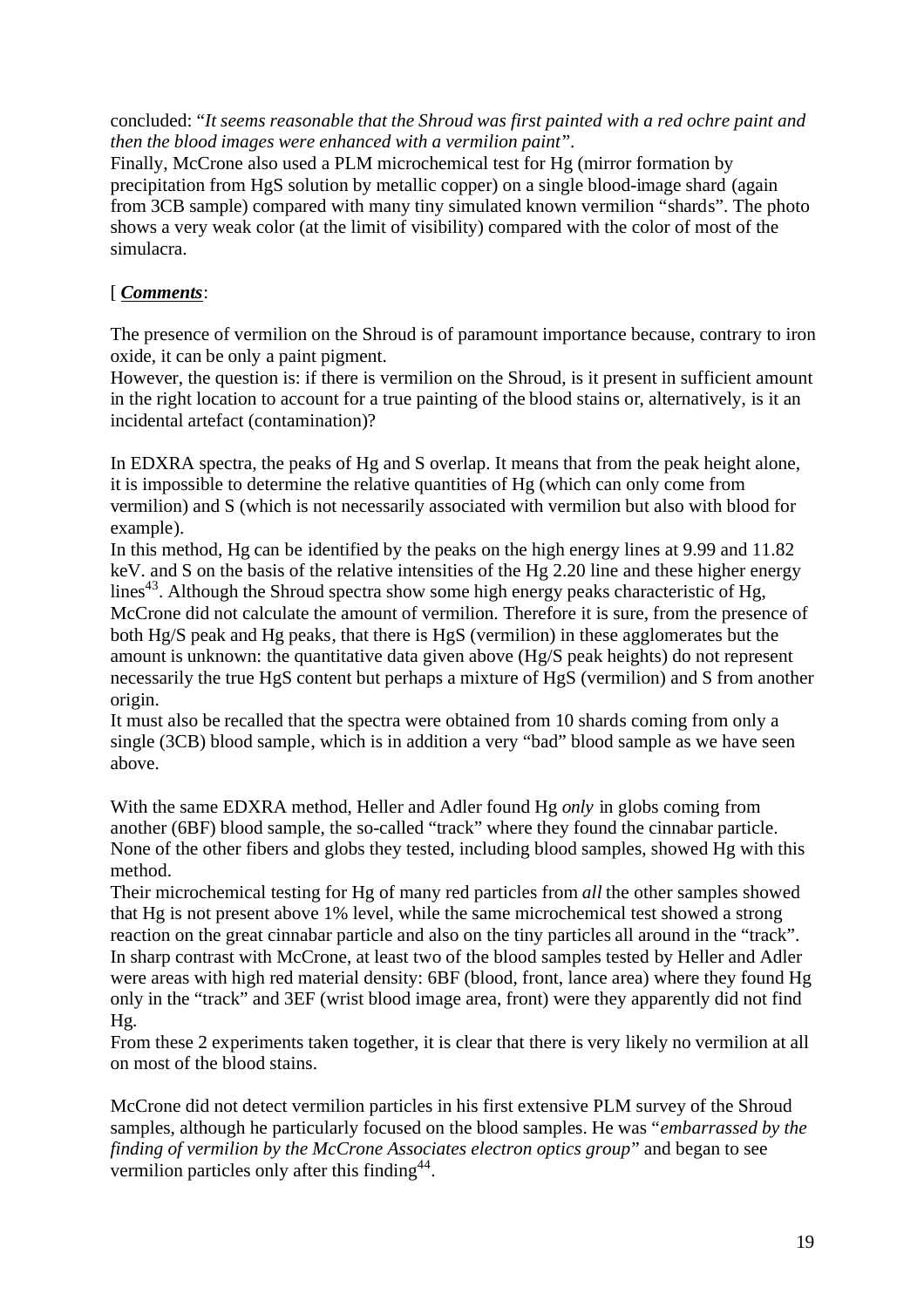He then wrote<sup>45</sup>: "*Many loose particle aggregates, picked from the blood-image tapes, show red particles different in shape and color from red ochre, but characteristic of the artist's pigment, vermilion (HgS)*" and added that it is not ground mineral cinnabar but "*a dry-process form first prepared by alchemists about 800 A.D*".

In fact, it is difficult, even for an experienced PLM expert like McCrone to differentiate iron oxide pigments and vermilion without using EDXRA, as he recognized himself: "*SEM/EDS is most useful for differentiating between pigment look-alikes (e.g., ultramarine and smalt, hematite and vermilion), and an experienced PLM analyst is often relieved to have*  confirmation by SEM/EDS of such look-alikes in a given sample<sup>",46</sup>.

In short, Heller and Adler found vermilion (or cinnabar) only in a specific location (the "track") of a single blood area sample (6BF: front, lance blood) and none on the many red particles and fibers from *all* the other samples (including strongly colored blood area samples) with both microchemical tests (sensitivity: 1%) and EDXRA.

McCrone did not see vermilion particles in his first extensive study but only after the McCrone Associates experiments and probably only in the 3CB sample<sup>\*</sup> (back, lance blood flow). The McCrone associates EDXRA studies showed the presence of vermilion in unknown amount in ten particle agglomerates of the same 3CB sample.

Therefore one can conclude from the PLM, EDXRA and microchemical studies that vermilion is proved to be present only in one blood sample (3CB: lance blood, back) and in a very specific region of another blood sample ("track" in 6BF: lance blood, front), that the amount of vermilion particles in these areas is certainly low and that there is very likely no vermilion in most of the other blood samples.]

### **2) Tests for the organic dyes**:

 $\overline{a}$ 

These tests were performed by Heller and Adler<sup>47</sup> on image fibers.

The color of all the organic dyes can be modified by acids and/or bases or can be extracted by some kind of solvent.

21 solvents were used on image fibers, covering a large range of pH and solubility.

Only diimide (a powerful reducing agent) and, much more slowly, hydrazine were able to remove the color of the image, living a colorless intact fiber.

This result not only rules out the hypothesis of an organic dye but also suggests that the chromophores are oxidized molecules at the surface of the colored fibers.

## **3) Tests for the organic functional groups**:

These tests were performed by Heller and Adler<sup>48</sup>

Sixteen functional groups of interest were tested by 1 or 2 tests on non-blood fibers (image, non-image, scorches).

Only the carbonyl and aldehyde groups tested positive: weakly on the non-image, moderately on the image and strongly on the scorches, confirming again the FT-IR and other spectroscopy data suggesting some kind of oxidation-dehydratation of the image fibers. No lignin was found by the standard phloroglucinol/HCl test on all the samples.

<sup>∗</sup> At least in the peer-reviewed article (Ref.20), all that is shown (spectra, figures, photos) concerning vermilion refers to material of the 3 CB sample only.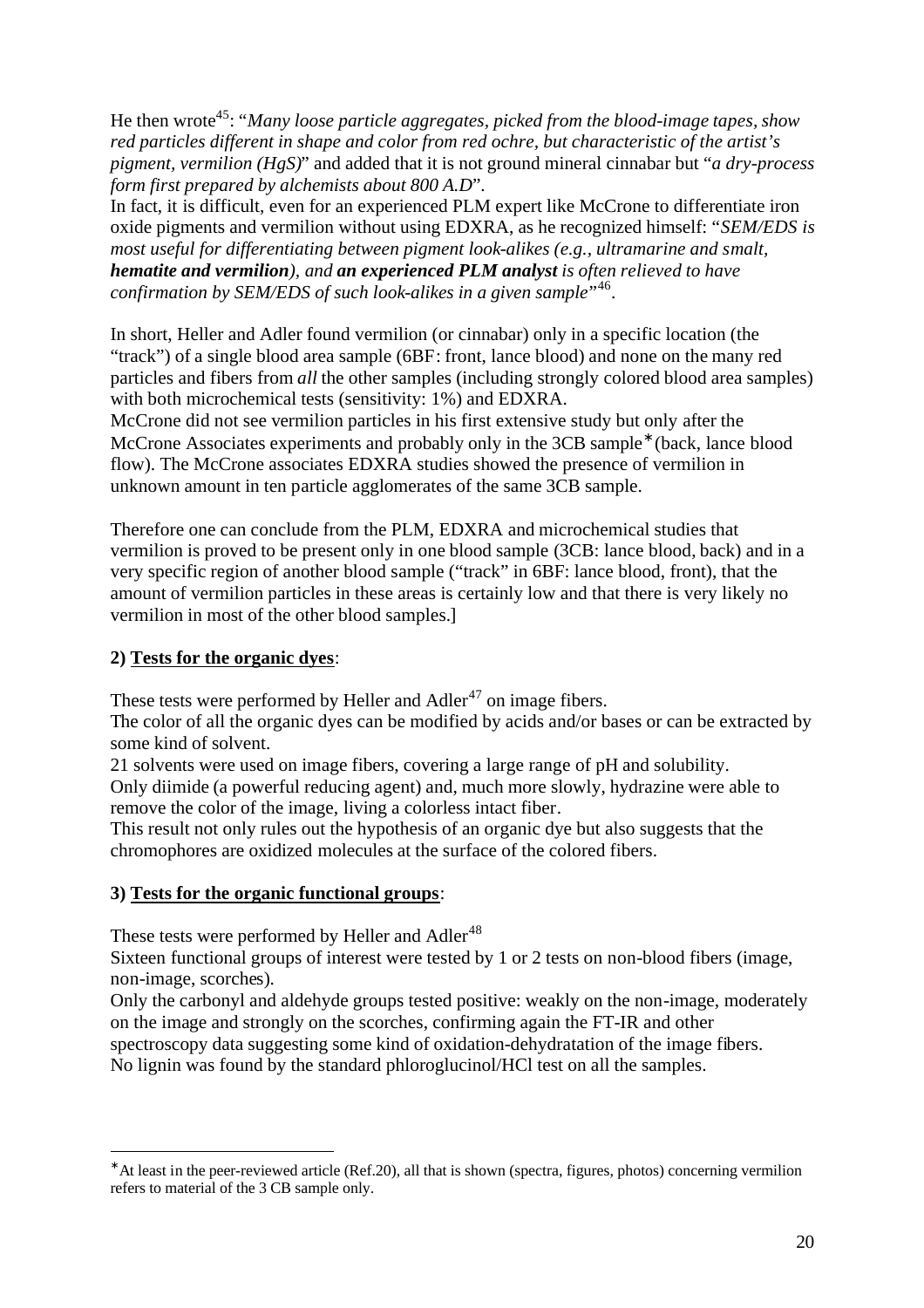#### **4) Tests for proteins:**

McCrone used the standard Amido-black test for detection of proteins. The positive result he found is the main basis of his claim of a proteinous medium as paint binder.

At micro level, he showed that the amido-black stained a thin layer around some fibers and also the agglomerates, some containing visible submicron red particles<sup>49</sup>.

However, from his articles or even from his book (see Ref.67), the amido-black testing was performed *only* on fibers from blood area samples (1AB, 3CB and 6 AF).

In the same paper, he wrote:"*Amido black is a stain for any proteinaceous substance; hence I could only conclude that the paint medium was blood, or tempera produced during the Middle Ages from egg, cheese, or collagen (…). However, if the Shroud paint medium is collagen, it would show one unique difference from egg or cheese tempera, and from blood*. *Collagen lacks cystine and cysteine, two sulphur-containing amino acids present in other proteins (including blood)".*

He used the standard PLM test for sulphur-containing substances: "*the catalytic decomposition of NaN3 in solution to yield a froth of N2 bubbles*", the iodine/azide test. He tested a linen fiber from the Turin Shroud, two real-blood-coated linen fibers and blood particles. The N2 bubbles appeared around the real-blood fibers and particles but none around the Turin Shroud fiber.

He concluded that the proteinaceous medium used in the "blood" stains on the Shroud was collagen and not blood or other sulphur-containing proteins.

Heller and Adler<sup>50</sup> found that Amido-black also stained weakly pure cellulosic material and strongly old control linen or artificially aged linen. Moreover, the resulting stain can not be removed by proteases, demonstrating that the color was not bound to proteins but more likely to carbonyl cellulosic groups. Therefore this classical test for the detection of proteins is not valid (at least at macro level) on old cellulosic material like the Shroud.

They tested eight different reactants for protein detection on many controls. Some were not specific enough for proteins in the conditions of the Shroud or not sensitive enough. Finally, only fluorescamine was found both specific for proteins and highly sensitive *to the nano to picogram level* in the conditions of the Shroud.

On the Shroud, all the tested objects (red coated fibers, shards, globs) found mainly in the blood areas tested positive *while the pure image yellow fibers and the red birefringent fibers found mainly in the water stain margins tested negative*.

The classical Bromcresol Green test specific for the albumin was also used, although of moderate sensitivity (0.1 microgr.).

The test was positive on the golden yellow fibers of the blood stains margins and also on some globs in the blood areas.

Finally, proteases were found to be able to dissolve completely and quickly *without any visible residue* all the kinds of colored material found in the blood areas and blood margins (red or olive yellow coating of fibers, shards and globs). The same proteases showed "*absolutely no effect*" on the background non-image fibers *and on the yellow coating of pure image fibers* or the deep red particulate coating of the fibers in the water stains margins away from the blood areas.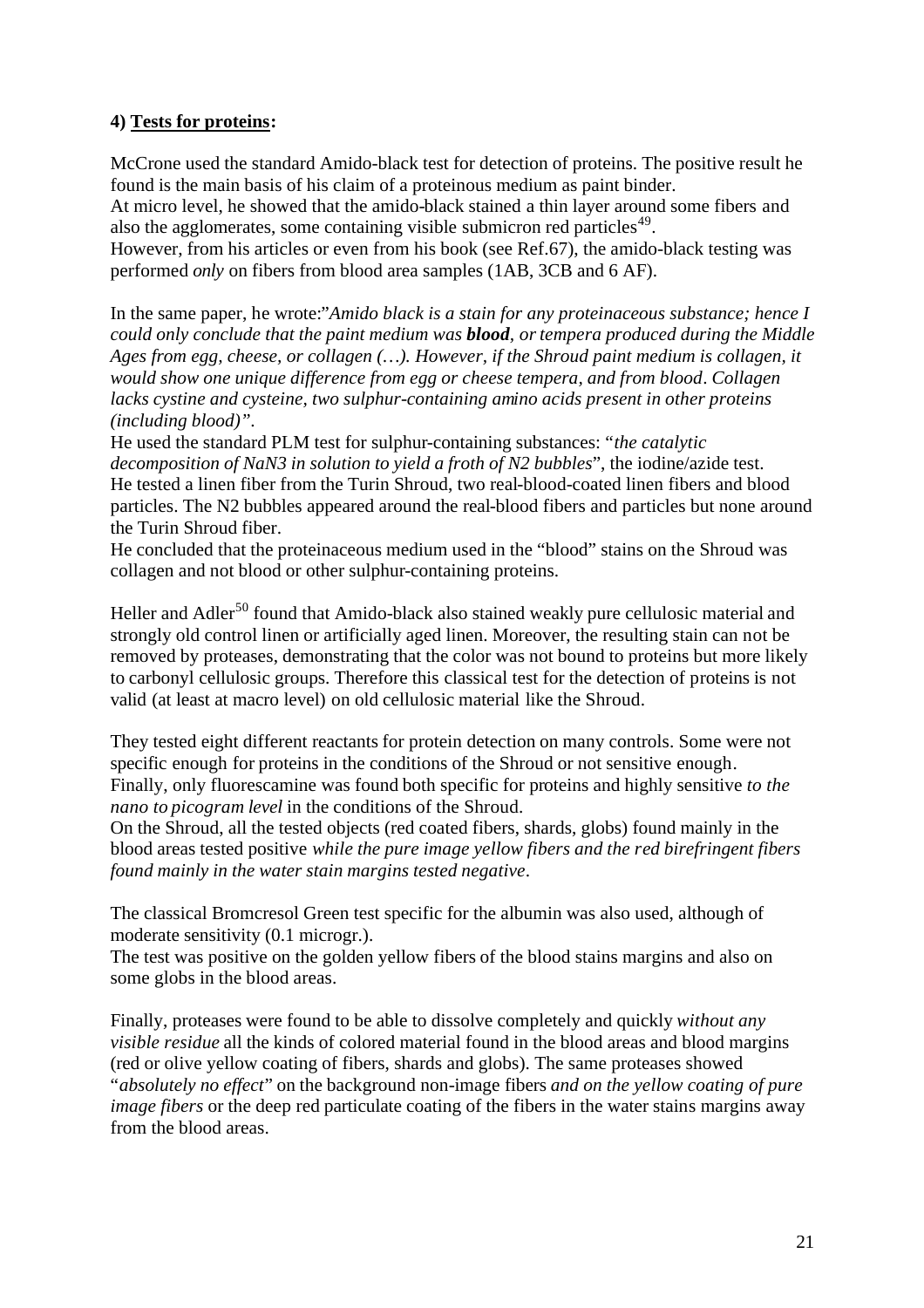### [ *Comments*:

McCrone found a proteinaceous medium (coating and agglomerates) on blood samples fibers with amido black and Heller and Adler also found proteins with their highly sensitive and specific fluorescamine test: blood areas do contain proteins, either from blood or collagen.

McCrone also performed the standard test for sulphur-containing amino acids and tested a single fiber from a blood sample. His controls were 2 real-blood particles and two fibers covered with dried recent blood.

If one looks closely at the figure 21 in McCrone's paper where the experiment is shown, it appears that the Shroud fiber has only two tiny red-brown dots covering less than 10% of the fiber length while 90% of the fiber is nearly colorless. To the contrary, the control fibers are entirely colored, i.e.100% of their surfaces is covered with a thick recent blood layer. Even there, N2 bubbles are seen only on roughly half of their surfaces. In contrast the 2 real blood control particles are rounded by a very large amount of bubbles. Therefore, it seems that this test is much more suitable for particles than for fibers as McCrone himself wrote ("*A standard PLM test for sulphur-containing substances in particle form...*"). It is amazing that McCrone did not apply this test to the many particle agglomerates that he found.

Perhaps, most important is the fact that, according to Ray Rogers (personal communication), the fiber tested came from the 6AF area which is close to a scorch, which explains why he did not get the test.

Therefore, this negative test applied to tiny amounts (sensitivity not tested) of this centuriesold material on a single fiber taken in a previously heated area with bad controls (large amounts of recent blood) is, without any doubt, meaningless.

McCrone did not test the pure image yellow fibers for proteins.

Heller and Adler tested these fibers specifically, not only with their highly sensitive and specific fluorescamine test (as determined by their well-suited controls), but also with proteases solutions, which are able to dissolve only proteinaceous material. Even if one alleges that the fluorescamine test is not sensitive enough to detect proteins in the thin yellow coating of the pure image fibers<sup>51</sup> (which is doubtful), the test with proteases is the absolute proof that the pure image fibers do not contain proteins, while the blood fibers

do: proteases work even on these centuries-old partly denaturated proteins.

Moreover, the fact that the proteases quickly and completely dissolve all the types of blood objects (fiber coating, shards and globs) without any visible residue also shows that the iron in these objects is *not* iron oxide. If blood objects were iron oxide (or vermilion) particles embedded in a proteinaceous medium, the proteases would have dissolved the medium living at the same location a number of submicron red colored particles easily seen. This is demonstrated by the fact that the proteases also dissolved the brown globs of the burned blood, leaving small visible dark particle residues (probably carbonized material).]

#### **5) Tests for blood components**:

McCrone performed the usual forensic tests for blood (benzidine, sulphuric acid, phenolphthalein, Takayama and Teichman tests): the blood samples tested negative and he simply claimed that "there is no blood on the Shroud".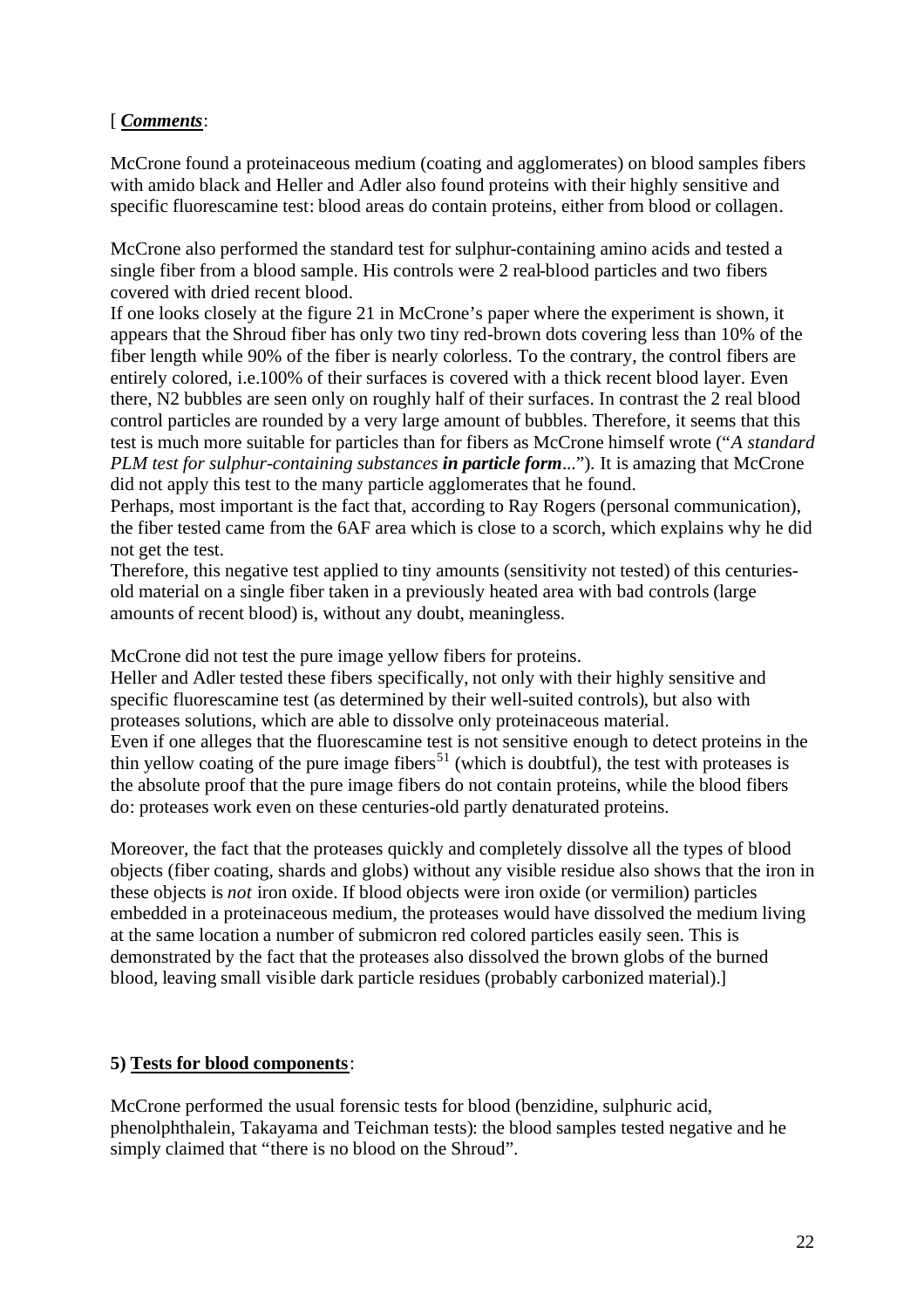Before that, in 1973, an Italian scientific group of researchers was allowed, for the first time, to test a few blood samples on the Shroud and the same negative results were obtained with the same kind of tests. However, their report stated that "*the pigmented encrustations did not pass into solution in the solvents, acids and the alkalies we used*" <sup>52</sup>, so that they cautiously concluded that no definitive statement could be drawn.

Knowing that, Heller and Adler assumed that false negative results would be obtained if the material can not be adequately solubilised, as can occur with a very aged strongly denaturated sample<sup>∗</sup>. In fact, they were concerned by the poor specificity of these usual forensic tests. Therefore, they developed another method<sup>53</sup> on the 300 years old "Spanish linen" control impregnated with 12 month-old blood. This method is based on the detection of porphyrin. Hemoglobin contains proteins (the "globin") and heme, which is a chemical structure containing a single Fe ion (Fe2+ in hemoglobin, Fe3+ in methemoglobin). However, porphyrins are widely found in nature, particularly in chlorophyll where the central atom is magnesium instead of iron.

It is known that porphyrin can be detected with a high sensitivity and a high specificity by a characteristic red visible fluorescence under longwave UV illumination in a dark room. In order to use this test on the "blood" fibers of the Shroud, Heller and Adler had to find a method to 1) solubilise the material and 2) displace the Fe from the heme to obtain the porphyrin to be tested.

After many tests on the Spanish fibers, they found that concentrated hydrazine (a strong reductant) was able to solubilise the one-year blood material. Then the concentrated formic acid displaced the iron, so that acid porphyrin could be obtained and tested.

As expected, positive tests were obtained on the Spanish linen blood and the sensitivity of the method in these conditions was about 1 nanogram.

On the Shroud, positive tests for porphyrin were obtained on the non-birefringent red coated fibrils of the blood areas, on the shards and the large orange globs<sup>54</sup>.

To further confirm the presence of hemoglobin, they carried out the hemochromagen (a standard test for hemoglobin) and cyanmethemoglobin microspotting colorimetric tests on the shards and red coated fibers with positive results.

Microspectrophotometry in the visible range of the Spanish stained fibrils showed clearly the characteristic spectrum of a fully oxidized denatured met-hemoglobin, while because of the high degree of scattering, the same method on the blood Shroud fibers was only "indicative" of the presence of this kind of old denatured hemoglobin.

However, all the fibers (i.e. blood Spanish linen control fibers and Shroud blood fibers) showed the intense Soret (400-450 nm.) band which is characteristic and specific for a regular porphyrinic material like hemoglobin.

Later, Adler<sup>55</sup> wrote that the spectra of the non-birefringent red-coated blood fibrils from the Shroud did not match the spectrum of methemoglobin in blood solution as it is given in the literature. However, he found "*a spectrum that was characteristic of only one known group of compounds- the so-called high-spin, high-iron porphyrins*" which are found in a special form of methemoglobin: methemoglobin in its para-hemic form. Now, this kind of para-hemic species formed spontaneously in living persons when high quantities of hemoglobin are released in the serum from broken red cells, i.e. under hemolysis conditions.

 $\overline{a}$ 

<sup>∗</sup> However, Adler wrote (in Ref.54): "We did get positive Benzedine tests by increasing sharply the peroxide content".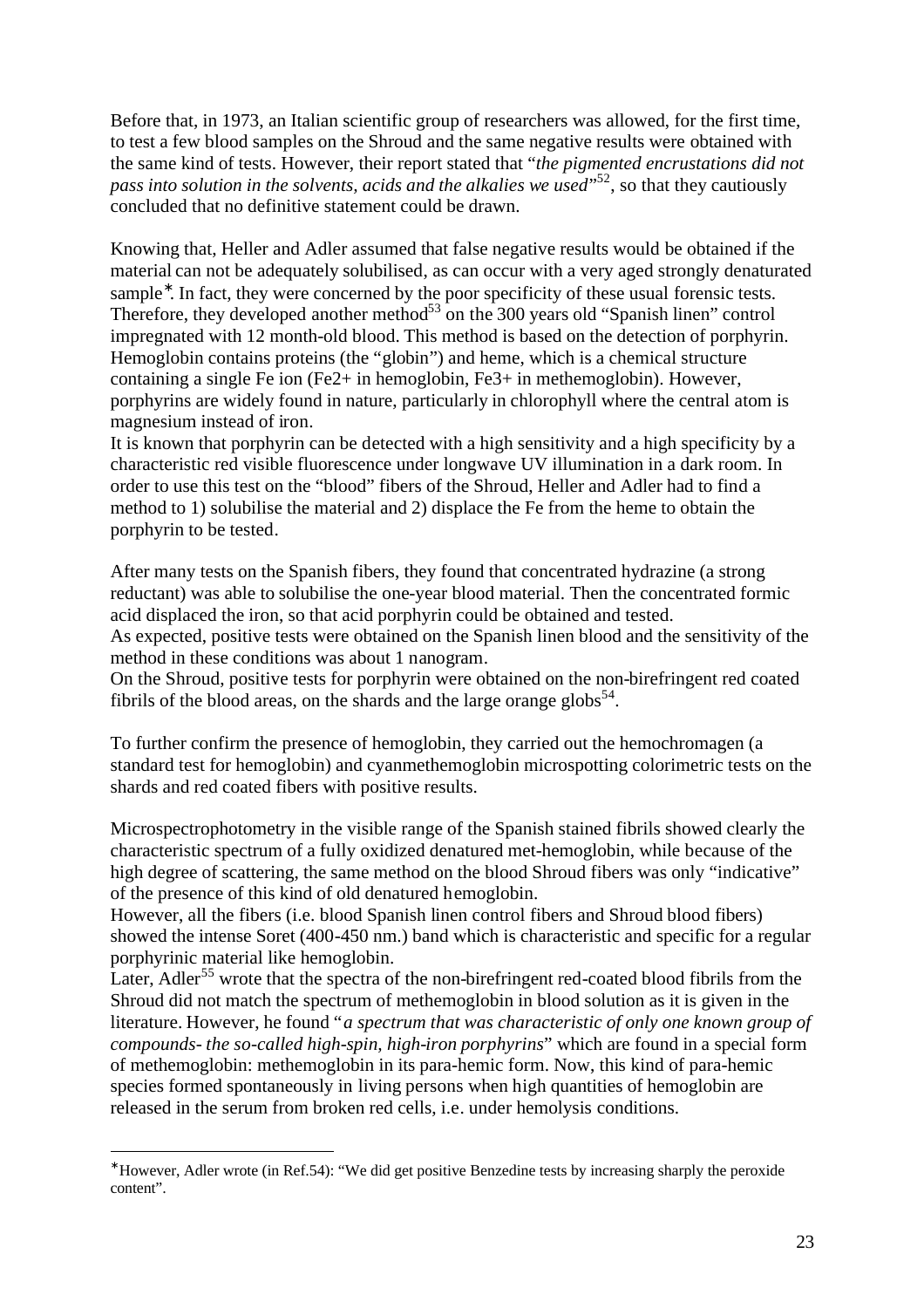Finally, they tested for bile pigments with the Erlich's reagent with the same microspotting method. The characteristic azobilirubin color could be detected on the olive colored shards found mainly around the blood areas, on the orange globs and weakly on the more orange colored fibers. Further, the test color was sensitive to acid, turning a paler purple and was discharged by 10 minutes of short wave UV light as is characteristic of this color test. These 2 tests clearly show that unusual high amounts of bilirubin or bile pigments are present in the blood and serum areas. This fact should also explain the unusual red color of the blood on the Shroud by the mixture of brown met-hemoglobin with yellow-orange bilirubin. Normal blood contains only small amounts of bilirubin. Hemolysis (the breakdown of the red cells) in living bodies can result from prolonged hard traumatic shocks and produce large amounts of bilirubin as found in the blood of the Shroud.

#### [ *Comments*:

Adler, as a recognized expert in blood and porphyrins, presents here an impressive set of proofs that hemoglobin (methemoglobin) is present on the Shroud.

- There is porphyrin, the characteristic part of hemoglobin, and this porphyrin is not from chlorophyll because, according to Adler, "*its fluorescence does not have to be generated*" 56 , i.e. the fluorescence appears spontaneously under UV, which is not the case here, as demonstrated by the UV fluorescence studies on the whole Shroud.

- There is hemoglobin as demonstrated by the microchemical spot tests (hemochromagen and cyanmethemoglobin tests) and the characteristic Soret band. While the absorption spectra of haem derivatives differ from derivative to derivative, all have in common this strong absorption at about  $400-425$  nm<sup>57</sup>.

- This hemoglobin (methemoglobin) is in a very special form (para-hemic) which develops spontaneously at the surface of hemoglobin films *and* in living bodies that undergo hemolysis, as in severe traumatic conditions. Hemolysis in the living also produces bilirubin which was found in the blood at extraordinary high levels, particularly in the olive colored shards found in the serum areas around the blood stains as expected. In addition, this discovery explains the unusual red color of this old blood as the result of a mixture of brown-orange methemoglobin in the para-hemic form and yellow-orange bilirubin.

As Adler wrote: "*No one would have ever dreamed, when we first started doing the analysis, that the chemistry would provide corroborating evidence to what the pathologists concluded long ago about the Shroud figure*."

Now the question is: why are the usual forensic tests for blood negative, according to McCrone?

These tests all involve the catalytic peroxidative action of the heme group in producing either a colored or fluorescent oxidized form of some dye. These tests are widely used in forensics to detect blood with a good sensitivity but a rather poor specificity: they are called "presumptive tests" (benzidine, phenolphtaleine…) and must be confirmed by more specific

tests (Takayama). However, the question here is that of the sensitivity.

My researches have shown that in forensic sciences these tests are well suited for relatively recent blood stains and I was not able to find studies on material older than a few months in the forensic literature.

It is well-known that the solubility of a blood stain in various solvents decreases with its age<sup>58</sup>, confirming what was observed on the Shroud.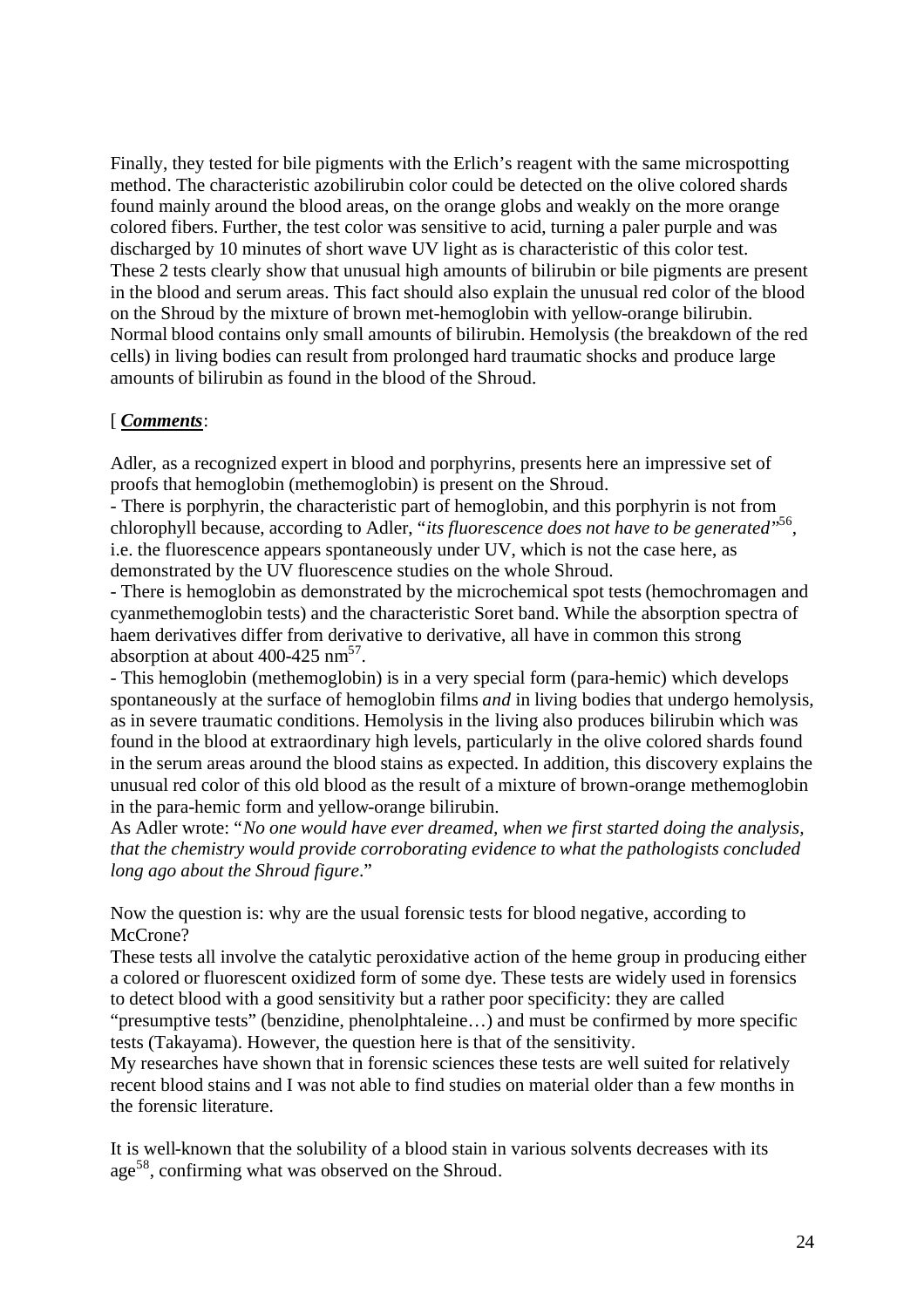The question of the detection of blood residues on archaeological artifacts is controversial and always related to blood residues on stones or potteries often buried in soil in archaeological context.

From a laboratory study<sup>59</sup> and references included herein, the following conclusions can be drawn: the heme component of blood is relatively stable but the protein undergoes some degradation and the solubility of hemoglobin solutions allowed to dry on soil and clay particles is low.

More interesting are the results of heme detection on solid samples. A thick blood smear was applied on a glass slide and allowed to dry at room temperature for 14 days. Then, it was covered with soil or clay (in order to simulate burial conditions) for 6 weeks or buried in soil for 1 year. Then the reagents (here: TMB, derived from Benzidine, and phenolphthalein) were directly applied on the resulting solid samples. TMB did not detect heme either after 6 weeks or 1 year, while phenolphthalein detected heme easily after 6 weeks but only weakly on 2 of the 3 samples after 1 year, showing a decreasing sensitivity with time.

Although the conditions of these experiments are not those of the Shroud<sup>1</sup>, it seems that the usual forensic tests for detection of blood are not well suited for the detection of the very small amounts (the tests on the Shroud were performed on single fibers, each certainly containing much less than a drop of blood) of a very old blood. The sensitivity of the reagents to hemoglobin in solution was tested and found to be 0.1 to 1 microg. /10 microl. Since a drop of liquid has a volume of 50 microl., and assuming that there is 5 microl. of blood on a single fiber (1/10 of a drop), the tests would detect 1 to 10 ng. of recent hemoglobin (no substantial difference was observed in the sensitivity of phenolphthalein for hemoglobin in solution and hemoglobin dried on soil or clay in this experiment). Therefore the sensitivity of these forensic tests is probably at the limit of detection for recent blood on the Shroud fibers. If we add the effect of aging and the poor solubility, it is not astonishing that McCrone tests were negative.

Regarding this question, McCrone simply wrote: "*One might argue that first century blood, or even 14TH century blood, would have to behave differently, yet similar tests on Persian burial silks and Egyptian mummy wrappings show no difference from my year-old blood*  spots<sup>"60</sup> without giving any reference.]

#### **6) Immunological tests:**

In these experiments, specific antibodies are obtained and purified when foreign antigens are injected into the blood of a rabbit.

Human blood contains 2 main types of antigens: polypeptide type antigens (albumin for example) and oligosaccharide type antigens where the antigenic fraction is a small sugar molecule (ABO antigens on red cells for example).

If one injects these molecules into the blood of a rabbit, the animal produces antibodies that are highly specific for the antigen. These antibodies can then be used to recognize the antigens by different methods. The antibodies against human albumin react only with human albumin and not, for example, with albumin of dogs. However, if the antigens come from animal species which are closely related (human and baboons for example) false positive reactions can be observed (cross serology). In addition, antibodies against oligosaccharide type antigens can also react with other types of molecules like bacterial cell wall antigens.

<sup>&</sup>lt;sup>1</sup> For textiles, I have found the following quote : "A suitable microscale Takayama crystalline test has not yet been developed for aged textile bloodstains" in http://aic.stanford.edu/jaic/articles/jaic43-03-002.html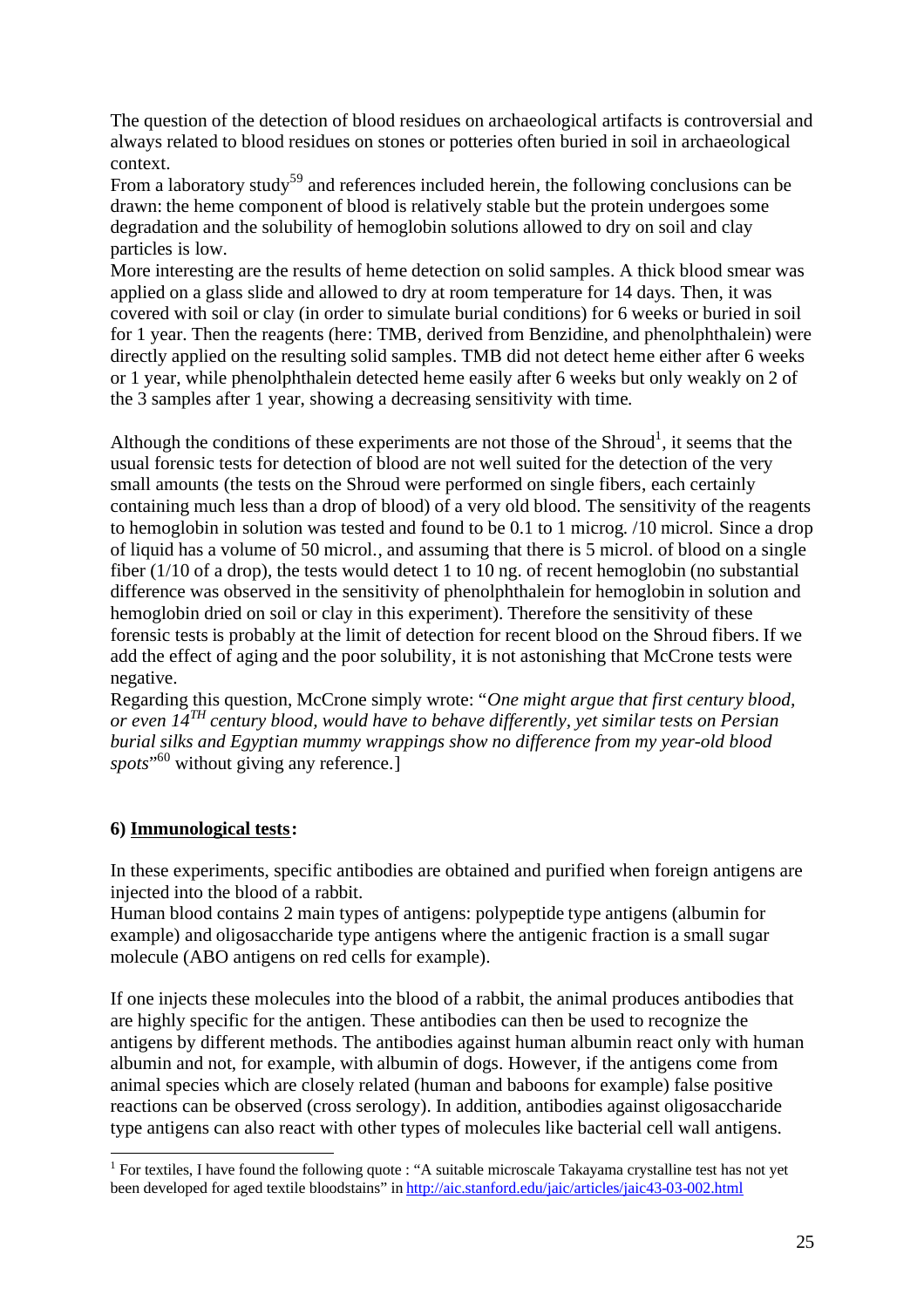Positive immunochemical tests were independently obtained by Heller and Adler and two teams of researchers<sup>61</sup> with antibodies for human whole serum and human albumin (polypeptide type antigens) as well as for blood type antigens and human globulins (oligosaccharide type antigens) on samples of the blood areas.

Many controls were used (baboon, dogs, rabbits etc.) in order to avoid problems of crossserology. As expected, antibodies against proteins from primate species also reacted, but weakly, with the blood on the Shroud.

This pattern of tests allows one to identify the blood as human or at least of primate origin with a high degree of certainty.

### **VI) DISCUSSION :**

### **1) The body-image:**

- For McCrone, the image is comprised of a number of earth pigment red ochre particles well dispersed in a highly diluted yellowed collagen binder applied as a liquid. The area density of the pigment particles is relatively low, and the yellow color of the image fibers is mainly given by the collagen binder, which yellowed with aging.

As mentioned above,  $McCrone<sup>62</sup>$  applied an increasing number of tempera "paint" drops (from 5 up to 80) on a modern linen cloth. Each drop was from the same solution of 10 ppm red ochre in a 1% aqueous gelatin solution<sup>2</sup>. Therefore, he obtained spots of different known iron concentrations on roughly the same surface. On the photo shown in this paper, the concentrations vary from 0.2 microg. /spot up to 3.2 microg. /spot. The color resembles that of the image on the Shroud and becomes visible above 2.2 microg. In addition, there is clearly visible shading from 2.2 to 3.2 microg.

[ *Comments*: unfortunately, to my knowledge, McCrone did not provide microphotographs of these colored threads, nor studies of the fluorescent and spectral properties of the spots. However, an interesting conclusion is that 2-3 microgr. of such iron oxide paint is able to give a visible discoloration and that the variations in iron oxide concentrations which give an appropriate shading are much lower than the sensitivity of the STURP's XRF instruments.]

- For STURP/Heller and Adler, the yellow color of the pure image fibers is not a painting and does not contain any proteinous binder. The chromophores are the result of some kind of dehydration, oxidation and conjugation by-products of the polysaccharide polymers of the cellulose of the fibers. They did not try to explain this fact. If there are very little ironcontaining particles on the body-image fibers (except for the water stains), they have nothing to do with the image color $^{63}$ .

Comparing the two statements, one understands that both agree that the image is mainly the thin yellow colored layer at the surface of the fibers and not a question of particles.

If the yellow color of the body-image comes from a dried highly diluted liquid collagen solution, it is difficult or even impossible to explain the extreme superficiality, the lack of capillarity and the discontinuous distribution. To the contrary, if an artist had applied a concentrated gel-like solution, which would be more consistent with those properties, the fibers would have been cemented together, which is not the case. Incidentally, McCrone

<sup>&</sup>lt;sup>2</sup> In another paper, McCrone wrote « the paint on the shroud was dilute (0.01% in a **0.01% gelatin solution**) ». See: http://www.shroud.com/bar.htm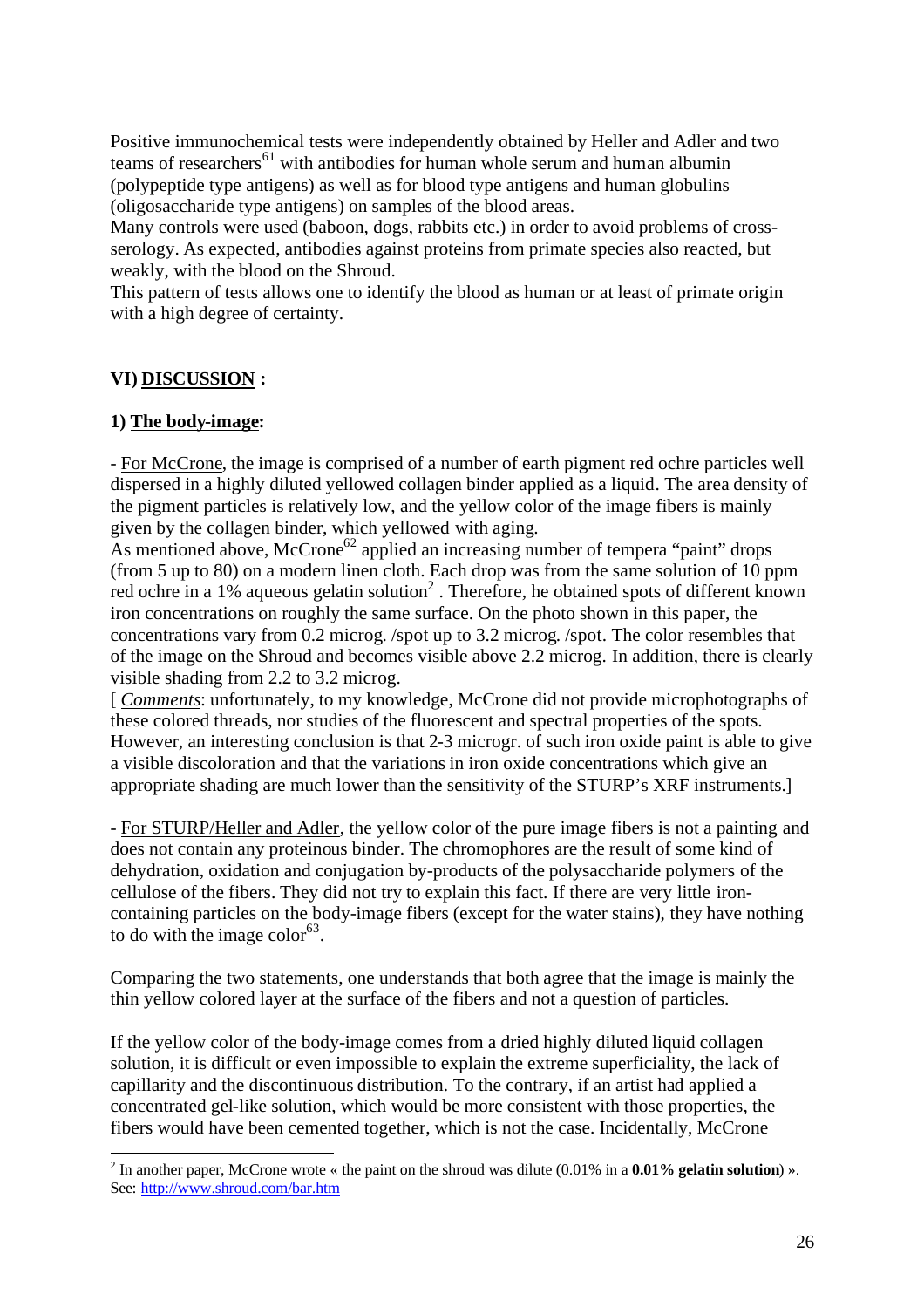observed among all the samples, only 2 fibers cemented together with a yellow residue and in addition in a blood tape sample:  $1AB^{64}$ .

Collagen (or gelatin and other animal glues) is a paint binder which is characterized by its solubility in hot water, its lack of solubility in organic solvents and the fact that it softens in cold water<sup>65</sup>. Water was tested by Heller and Adler on image yellow fibers and no reaction was observed. However, I do not know if it was hot or cold water. During the 1532 fire, the burned and scorched areas were submitted to very high temperatures. A collagen binder near these areas would have certainly been destroyed and the hot water (not very high temperature is required) would have dissolved the binder. Nothing like that is observed in the corresponding areas. To the contrary, STURP hypothesis is consistent with these observations.

Contrary to what is often claimed, none of the spectral properties of the whole Shroud can eliminate McCrone's hypothesis with certainty. Iron concentration variations by XRF measurements within the image are not accurate enough. The monotone curves on reflectance spectra (if the amount of pigment is very low), the similarity of UV and IR spectra with the scorches and even the lack of fluorescence of the image would theoretically *perhaps* be related to the aged collagen (although this is not proved at all).

Nonetheless, the STURP hypothesis is more easily consistent with all these observations.

Finally, the only absolute proof will be found in the search for proteins with the best tests available, both for sensitivity and specificity: no amide band with FTIR microspectrometry, no nitrogen-containing product with Pyrolysis-Mass spectrometry (PMS), negative fluorescamine test and no removal of the color with proteases (while the same test removed the red coating of blood fibers).

McCrone's retort was that: "…*STURP's protein tests were not sensitive enough to detect protein in the thinner body-image areas*...<sup>566</sup> and he did not comment on the protease testing. We have seen that PMS testing were designed to increase the sensitivity and traces of the lowmolecular-weight fractions (oligomers) of the polyethylene bag that was used to wrap one of the samples were detected. PMS was performed not on a single fiber but on a sample, i.e. thousands of fibers: obviously, proteins would have been detected.

Heller and Adler demonstrated that fluorescamine is able to detect nano to picograms of proteins on old linen. They tested many image fibers from the different samples: it is highly doubtful that they would not be able to find proteins on at least some of the fibers. Finally, the protease testing is perhaps the most important for our purpose because of the opposite behaviour observed for the image and blood fibers. Actually, these blood fibers can be considered as the "absolute" control. The dissolution of the red coating on blood fibers shows that the proteases dissolve the old denaturated proteins (either blood or collagen): if the yellow color of the image fibers is old aged collagen, the color must disappear in the protease solution, whatever its amount.

On the other hand, McCrone simply did not test for proteins (and did not test at all) the bodyimage fibers<sup>67</sup>. His claim of a collagen binder on the image fibers is *only* based on visual examination.

Finally, chemical analysis of the functional groups, FTIR Microspectroscopy of the image fibers and the lack of effect of all the solvents except diimide (and hydrazine) strongly support the STURP hypothesis of the image color being a dehydration-oxidation of the cellulose.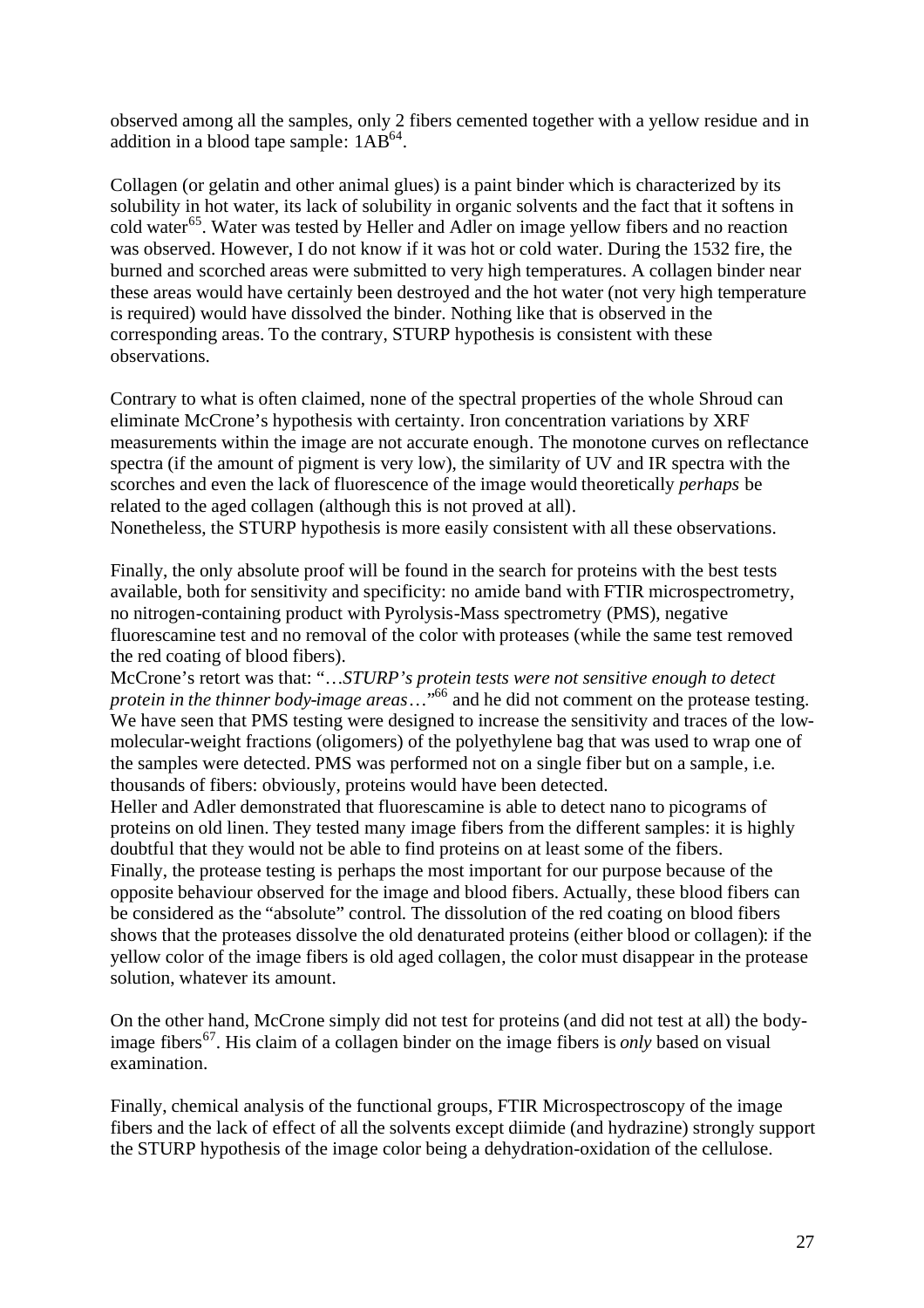### **2) The Blood-image:**

- McCrone: "blood" image consists of greater amounts of red ochre pigments particles and collagen binder than in the body-image. The pigments particles are not "widely dispersed" but often embedded in agglomerates by the binder. The particles are often visible in the agglomerates. In addition, vermilion particles are visible in blood areas but not in image areas.

- STURP/Heller and Adler: blood image consists of real blood. This blood is not whole blood but blood clot exudates. The hemoglobin is an old methemoglobin in its para-hemic form and the blood contains extraordinary high levels of bilirubin. In addition, there are haloes of serum around the blood marks. Careful examination of the blood marks shows that they are depressed in the centres, raised on the edges and that small serum haloes can be seen around all of them<sup>68</sup>.

A consistent explanation for all these facts follows: the man whose image is seen on the Shroud suffered very strong traumatic conditions (scourging …) and many red cells hemolysed (red cells walls were broken) so that free hemoglobin appeared in the plasma. Under these conditions and within a few minutes, this hemoglobin is destroyed in the spleen and the liver to produce high levels of bilirubin. In addition, if the turn-over is not sufficient, the excess of hemoglobin spontaneously goes to the para-hemic form. In the wounds, the blood then began to clot: most of the red cells were retained in the clots, explaining why they are not found on the Shroud. Later, the material that was in contact with the shroud was therefore composed of serum (including its proteins, mainly albumin), hemoglobin (and quickly methemoglobin) in its para-hemic form and high amounts of bilirubin. Finally, on the cloth itself, the clotting process continued, so that most of the para-hemic methemoglobin (with the iron) was retained in the centre of the clot, while a serum halo appeared around the clots by clot retraction. The final clotting of the blood exudates on the Shroud explains the clotted appearance of the blood marks. Incidentally, it must be known that in blood, the red color does not come from the relatively low content of iron but from the heme of hemoglobin.

#### McCrone often claimed that he was an "*expert in using microscopical methods to identify the pigments, media and supports for each paint used in a painting*".

There is no doubt about that. But it is clear that he was not an expert in differentiating old blood particles from pigment particles only by looking through a microscope for the simple reason that he surely never saw such old blood. Neither McCrone nor Heller and Adler were "experts" in this field (and certainly nobody is): in this regard, the Shroud was a new challenge for science.

Heller and Adler, as well as McCrone, looked at real blood on linen and obtained opposite results. For Heller and Adler, blood on the Shroud closely resembles real blood while for McCrone it is the contrary.

Here the details are very important.

McCrone's real blood was in fact *highly diluted* (a 3% aqueous blood solution), recent, and painted on modern linen. It is not astonishing, in these conditions, that "*the diluted-bloodpainted images, when taped, are very different from Turin shroud image tapes*" and that "*the brownish gelatinous blood coating on the linen fibers …shows no red particles…*" 69 . Up to now, I have avoided questioning the intellectual honesty of the researchers. But here, the "test" is so bad and so far away from the question that it is unfortunately obvious that McCrone's "observation" is simply nonsense.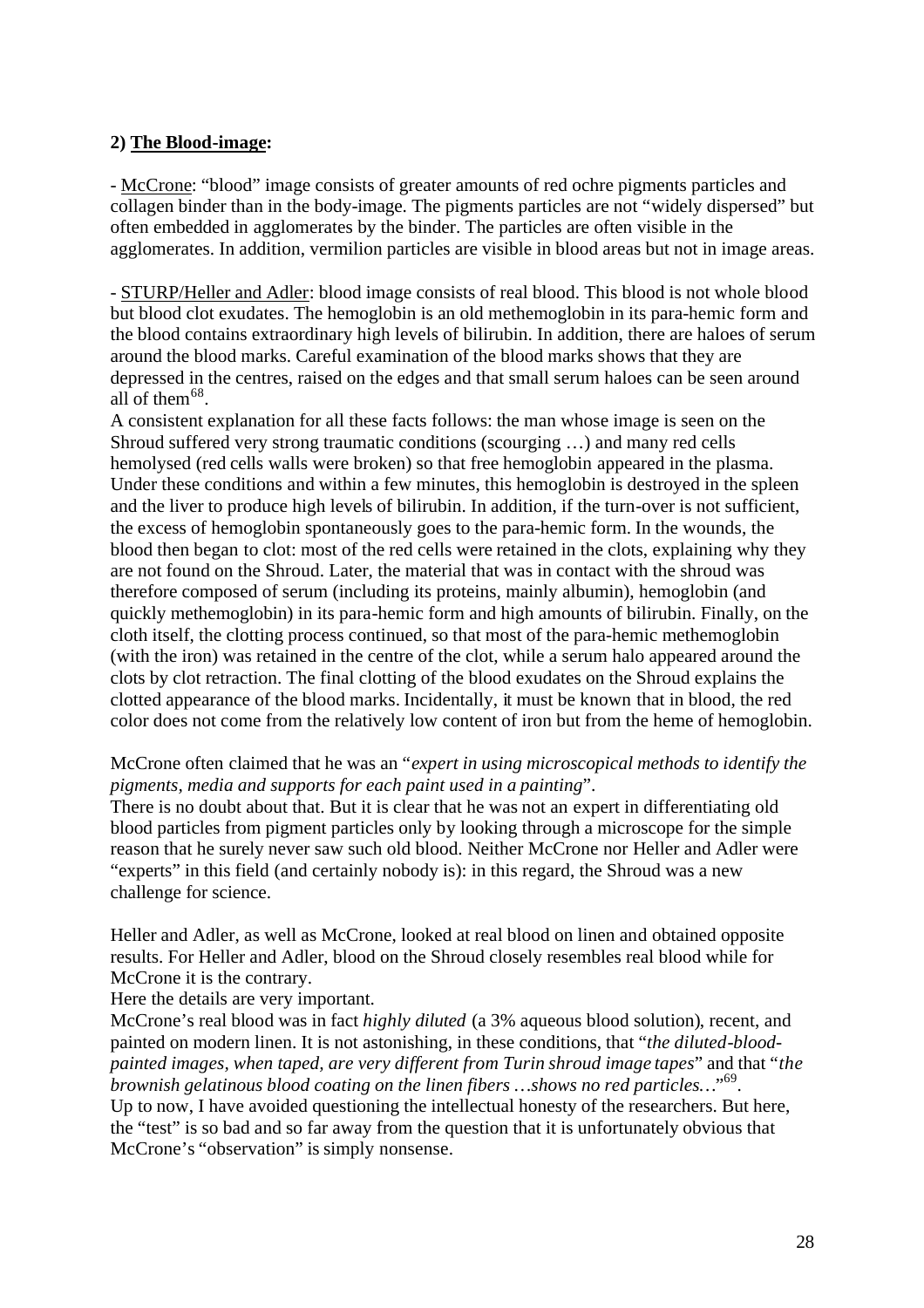In sharp contrast, Heller and Adler looked at the 2 year-old real blood on old linen and found that it "*closely resembles Shroud red coated fibrils, except redder color*", and that the resemblance increased after heating at 100°C. for one hour (aging). Although, they did not mention particles, it is not difficult to understand that with aging and mechanical stress, the coating will loose many tiny red particles all around, as well as the observed "shards" that are obvious fractured replicas of the red coatings.

Regarding the spectral characteristics of the blood areas on the whole Shroud, none appear to be inconsistent with McCrone's claims. This is the same for the STURP hypothesis and in addition, the iron content of the blood areas were shown to be consistent with real blood. Only one fact seems to exclude the possibility for the blood stains to be real blood: the low level of potassium (K) as demonstrated by XRF at macro level as well as EDXRA at micro level (if the particles tested are really blood particles).

However, as Adler wrote, we must remember that the blood on the Shroud is not whole blood but blood exudates. Potassium amount is (in gr. /cm3):  $1.6$ -2.4  $\times$  10<sup>-3</sup> in whole blood and 1.4- $2.2 \times 10^{-4}$  in serum<sup>70</sup>. Almost all the potassium is in the red blood cells. This is true even if the blood was partially hemolysed. When the blood began to clot in the wounds, most, if not all, the intact red cells were retained in the clots that were not transferred on the Shroud. In the Heller hypothesis, the unusual low level of K is therefore readily explained, although not definitely proved by experiments.

Everybody can see the fluorescent halo around the main bloodstains in the UV-Vis photographs. In fact, small fluorescent haloes were also observed around all the blood marks, even around the scourges.

This simple observation is and remains probably the most definite proof that the blood is real blood.

There is no way to observe such a spontaneous behaviour for a painting. Therefore, to obtain these fluorescent haloes, the artist would have to spend hundred hours to deliberately paint them with collagen (which, incidentally, would be not fluorescent in body-image areas)…so that they would be invisible with the naked eyes.

I let the reader decide the absolute nonsense of such a possibility.

Could the blood marks have been painted with real human (or primate) blood?

Here is the very convincing answer of Adler<sup>71</sup>: "*We have shown ...that [the blood] must have been taken from the exudate of a clot at a certain point in the clotting process. An artist would therefore have needed the exudate from the wounds of a severely tortured man, or baboon, and he would need to take the substance within a 20-minute period after the clotting had begun, and paint it on the cloth with the serum edges and all the other forensic precision that we see there*."

We turn now to the optical properties of the different red objects seen in the blood areas.

We have seen that they are the main basis of McCrone paint hypothesis.

From McCrone himself, it is clear that most of his observations were performed on the anisotropic Mylar tapes that change the optical properties.

It is important to notice that McCrone's claims about the red particles have changed at various times<sup>72</sup>: the paint was composed of 1) simply iron oxide particles, then 2) jeweller's rouge, an iron oxide available only after about 1800, identical to hematite, then 3) earth iron oxide pigment: the red ochre in a proteinous binder and finally, after the discovering of Vermilion by McCrone associates, 4) his final claim of liquid earthy iron-oxide paint with liquid vermilion paint to enhance the red color of the "blood".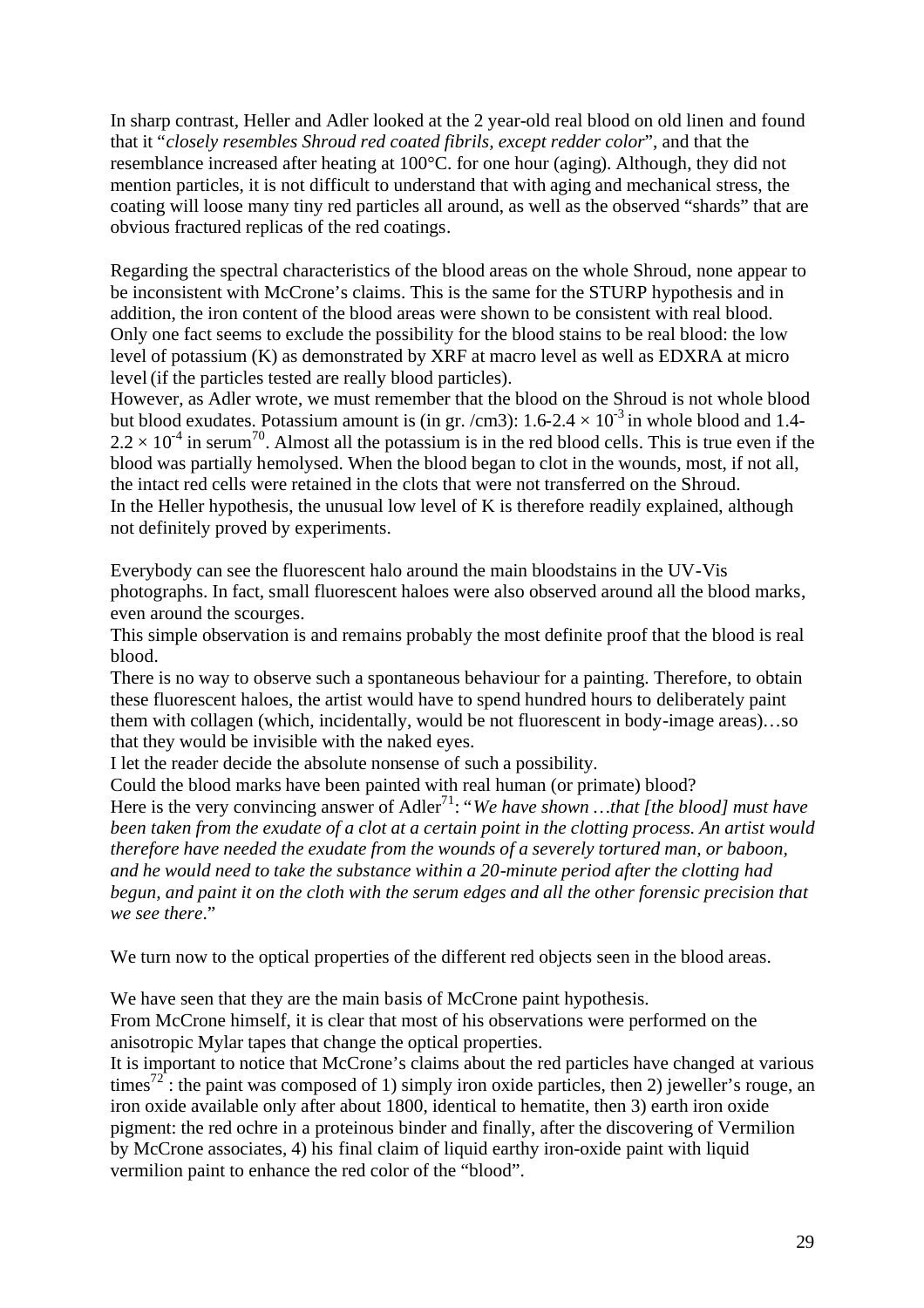Concerning the color and shapes of the particles, we see that McCrone, at least in his first careful observations, was not able to visually distinguish jeweller's rouge from red ochre, although jeweller's rouge smallest particles (about one micron) have uniform red color and uniform "equant" shapes under high magnification microscopy, contrary to red ochre particles that are yellow to red and have irregular shapes $^{73}$ .

In addition, McCrone did see at first neither the proteinous binder nor the vermilion particle aggregates.

In short, McCrone's claims about the optical properties (birefringence, refractive index...) of the particles are meaningless in the conditions of his observations and even his statements on their color and shape properties are highly questionable.

The only microchemical tests performed by McCrone were the usual forensic tests for blood that are in fact very likely not suitable for the detection of blood on the Shroud for the reasons developed above.

Finally, the only tests that seem to be in good agreement with McCrone hypothesis are found in the elemental composition as determined by EDXRA and XRD of a few red agglomerates found in a single blood sample. However, the sample from which the particles analysed came from was so bad (very little red material, scorch near a burned area and in a water stain) that nothing important can be drawn: it can be blood as well as pigment or anything else. This area is clearly not representative of the true "blood" areas.

Vermilion is in fact the only absolute proof that there are paint particles in blood areas. But we have demonstrated by careful examination of all the data that it is only found in two blood areas and absent from all the other blood areas tested for Hg, even from the strongest stained. Therefore, it is very likely a contamination and can not account for the color of the blood stains.

We have shown that, with an exhaustive comparative study of a number of fibers from all kind of fibers, Heller and Adler were able to demonstrate clearly that the large majority of the red objects found specifically in the blood samples were not birefringent, not pleochroic and have a refractive index below 1.5, which definitely eliminate red ochre pigments. They would have been able to conclude from these properties and visual resemblance with blood that the blood on the Shroud was real. However, they probably performed all the tests available to completely characterize the material, step by step, with the help of many controls. In addition, these studies were in the field of expertise of these authors. They were worried not only by the sensitivity but also the specificity of their tests.

To summarize, they found on blood fibers:

 $\overline{a}$ 

- Proteins: fluorescamine testing, FTIR microspectrometry and proteases testing.

- Albumin of primate origin: microchemical testing, immunological testing.

- Porphyrin: hydrazine/formic acid fluorescence specific test. This porphyrin is not from vegetal origin.

- Hemoglobin/methemoglobin: specific Soret bands in spectra, indicative reflection spectra<sup>\*</sup>, positive hemochromagen tets, positive cyanmethemoglobin tests.

<sup>∗</sup> This statement was confirmed by Dr.Bruce Cameron, experimenter in hemoglobin, who found that the spectra were those of and old acid methemoglobin. Cited in http://www.shroud.com/pdfs/ford1.pdf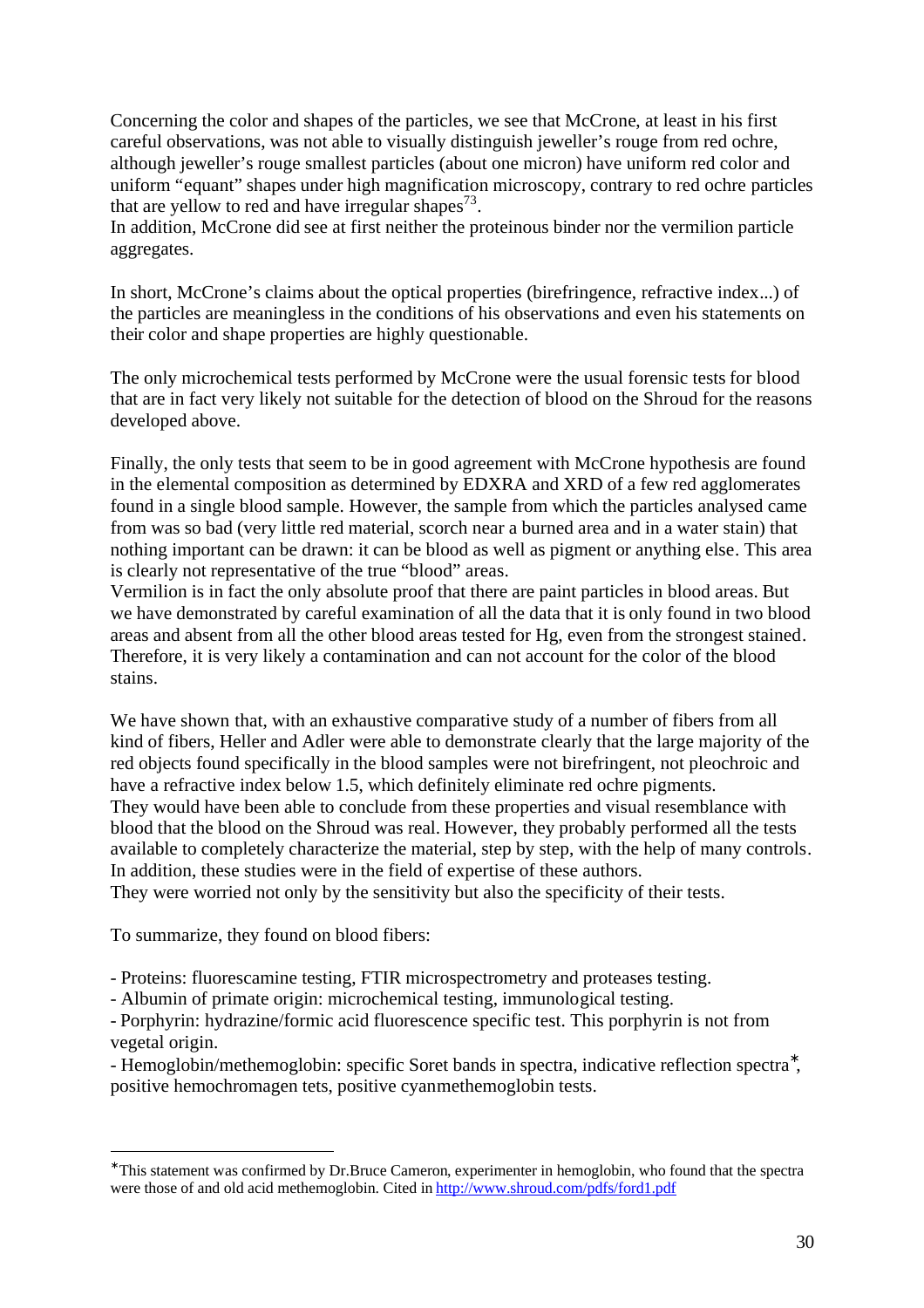- Specifically, methemoglobin in its para-hemic form found particularly in hemolysed blood (spectra).

- High levels of bilirubin (microchemical testing), consistent with the para-hemic methemoglobin, both consistent with the partial hemolysis of the blood of a tortured living man.

- Relatively low amounts of iron liberated *only* after digestion with Aqua Regia as expected for heme bound iron, contrary to the iron of iron oxide pigments.

- Iron content (XRF) consistent with blood.

- Absence of any visible iron oxide residue after dissolution with both proteases and hydrazine.

- Positive highly specific immunological tests with antibodies against whole human serum, human albumin, blood type antigens and human globulins.

- Laboratories experiments with blood+bilirubin matching the microspectrometry spectra observed on the Shroud fibers and showing a complete mismatch with iron oxide+vermilion in gelatine paint simulacra.

Even if one claims, as it as been done in non convincing "studies" (not published in any peerreview)<sup>74</sup>, that some of these tests are not specific enough, it is simply impossible for all these tests to be wrong together.

*The only possible conclusion is that the "blood" on the Shroud is real old denaturated human (or at least primate) blood*.

## **VII) CONCLUSION:**

I examined carefully, objectively and in detail almost *all* the published articles about this important question. All the arguments presented in these studies have been discussed: *nothing was omitted* (at least to my knowledge), contrary to what is too often observed on both sides of the controversy. In addition, I have tried to find in scientific papers on the Internet the answers to some of the most important questions.

I can conclude what follows:

 $\overline{a}$ 

- STURP, Heller and Adler conducted their studies following the true scientific method, using the largest set of methods and instruments available, carefully comparing the properties of all the types of objects, testing all the samples for a good representativeness, developing appropriate methods and using a number of controls. On the opposite McCrone's conclusions were in fact based on questionable visual examinations, a few poor tests on bad samples, using no or bad controls and without distinguishing between blood and image samples etc.

- STURP conclusions are compatible with all the observed facts, while McCrone's are not compatible with many of them. The STURP findings are self-consistent, and, some of them, could not have been imagined at the beginning (the bilirubin and the particular nature of the blood). They are also perfectly consistent with the forensic studies.

- STURP's interpretation is able to explain most of McCrone's findings<sup>\*</sup> on the basis of his biased conditions of observations, his use of bad tests and finally wrong interpretations, while

<sup>∗</sup> As another example, it was demonstrated by Jackson that the distribution of the particles found by McCrone can be easily reproduced by translocation of the particulate material of the blood stains in folding and unfolding the cloth several times. Cited in Ref.2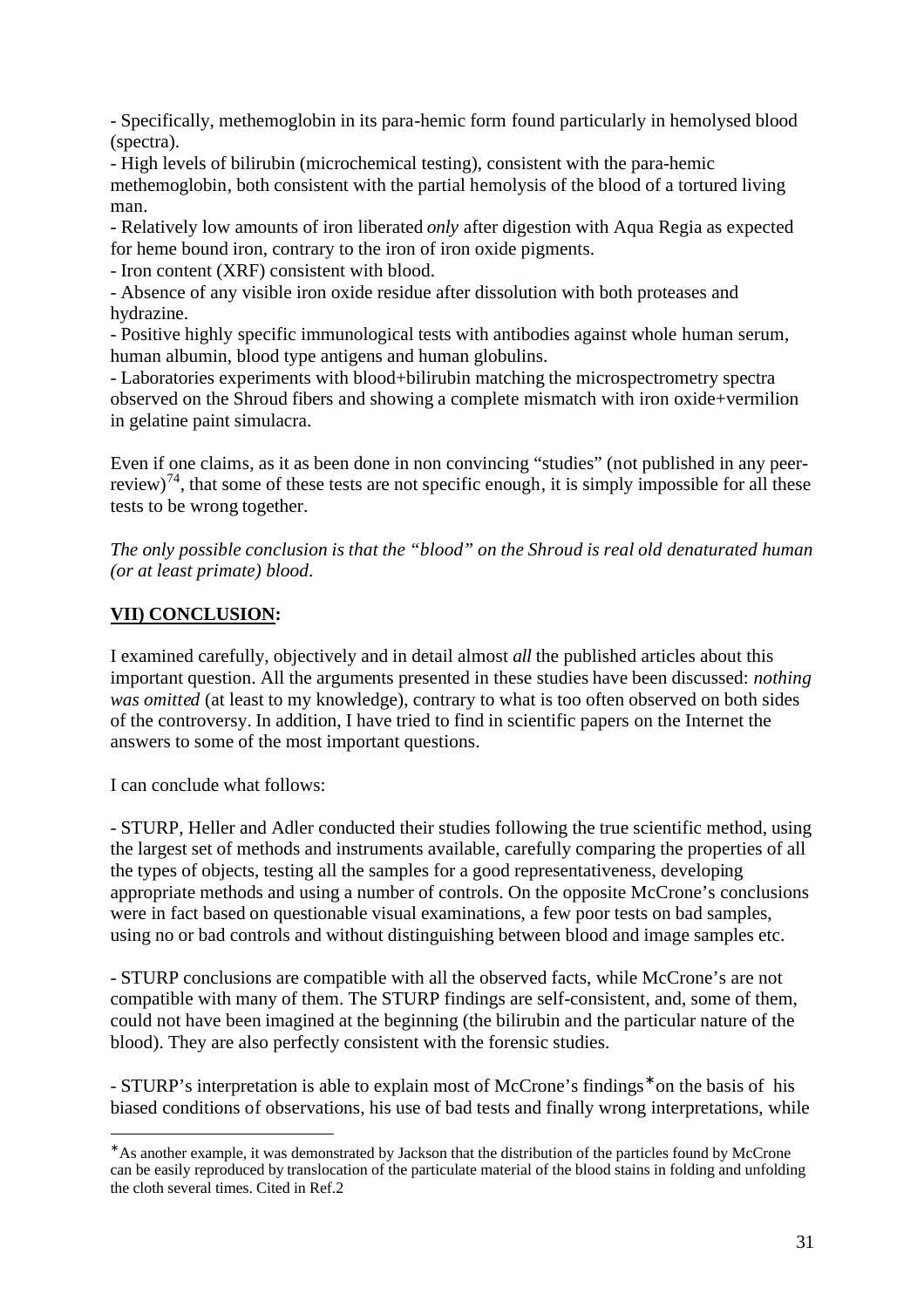McCrone's hypothesis can not explain most of the facts observed by STURP or even by everybody else (fluorescent serum halo for example).

At the end of this paper, I would like to add some remarks not directly related with chemistry:

McCrone wrote at the end of his peer-reviewed article: "*These results suggest that a talented artist carefully studied the New Testament …and other artists' painting of Christ\*\* . He then thought about a shroud image in terms of a dark tomb. Instead of the usual portrait with normal light and shadow, he assumed that the image could only be produced by body contact with the cloth. He painted directly on the cloth to image the body-contact points (forehead, bridge of the nose, cheekbones, mustache, beard, etc., over the entire body, front, and back). This automatically creates a negative image*".

Let's look again at the well-known photographs:



Now the question is: can anyone imagine that a "talented" artist would have painted the image (on the left) and would have obtained by an extraordinary chance the wonderful highly realistic image (which is in fact related to the unique three-dimensional characteristic of the Shroud image) seen on the right (the negative photograph) *without having in mind even the possibility to imagine such effect*? In addition, why would he avoid painting the two "bands" on the left and the right of the face. This effect is also seen in many other locations on the Shroud, strongly suggesting a relationship between the image and the slightly different chemical properties of the different batches of linen threads used to weave the cloth?

For this reason, many efforts have been made to reconcile McCrone's alleged findings of paint pigments as the cause of the image with these extraordinary properties. The most

l

<sup>∗</sup> \* Christ was never represented with a wound in the wrist, as on the Shroud, but in the palm.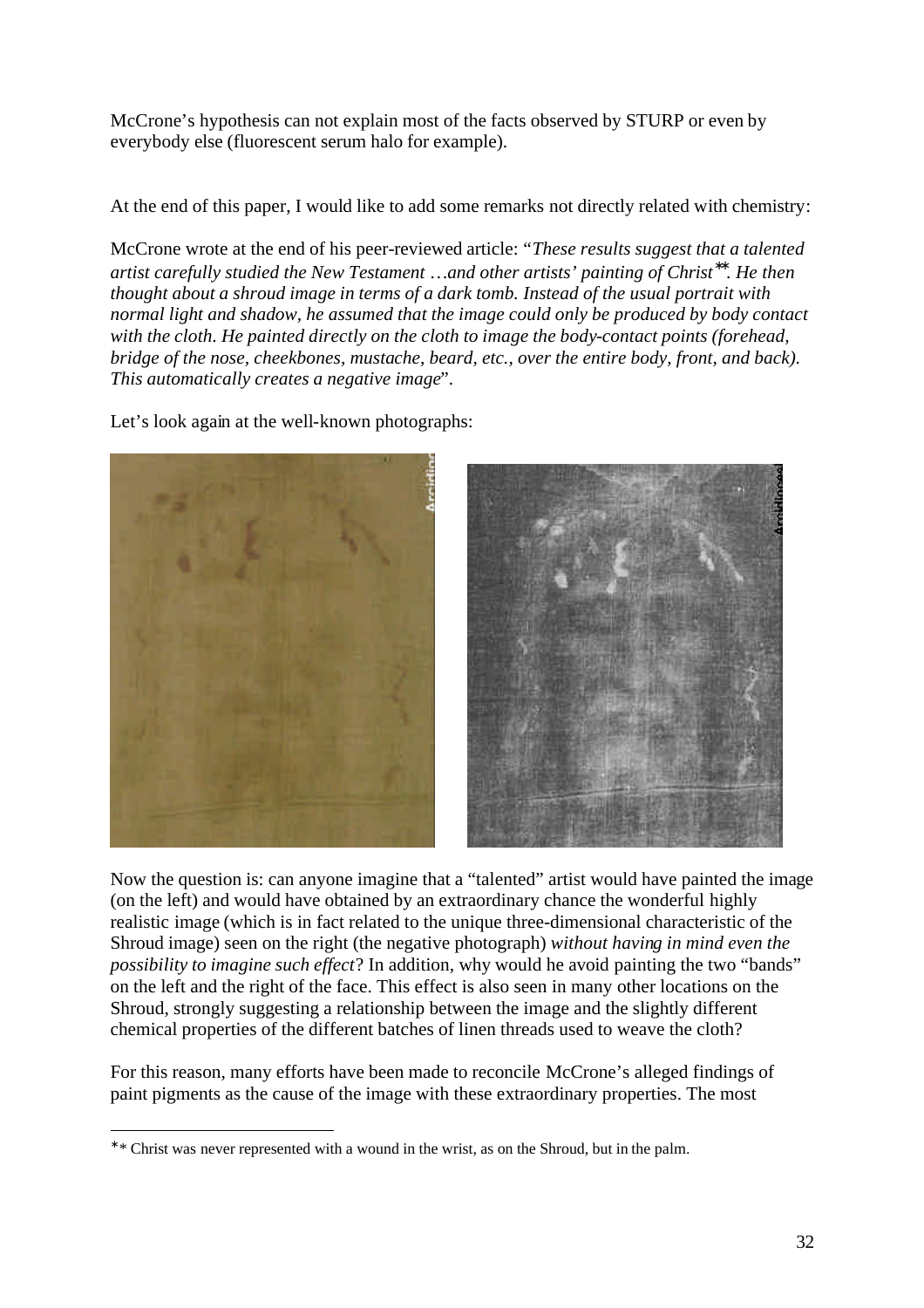interesting seemed to be Joe Nickell's transfer-rubbing over a bas relief. Unfortunately, McCrone examined the colored fibers obtained with this method and found that there were very different from the shroud's fibers….

### **Definitely, the Shroud is not a painting and the blood is real blood.**

Whatever its true age, it is and remains a unique object in History and an enigma despite many years of intensive scientific efforts.

In recent years, some non-destructive methods have been developed that could be easily applied to the Shroud.

Will the researchers again have access to the relic?

# **NOTES AND REFERENCES**

<sup>1</sup> Raymond N. Rogers. Studies on the radiocarbon sample from the Shroud of Turin. *Thermochimica Acta*  Vol.425, Issues 1-2, 20 January 2005, 189-194.

2 L.A.Schwalbe, R.N.Rogers : Physics and Chemistry of the Shroud of Turin. *Analytica Chimica Acta*, 135 (1982) 3-49.

3 Alan D.Adler. Chemical and Physical Aspects of the Sindonic Image *in* The Orphaned Manuscript- A gathering of Publications on the Shroud of Turin. Effata editrice. Torino, Italy. 2002. ISBN 88-7402-003-1.

<sup>4</sup> See for example: Raymond N.Rogers : Frequently Asked Questions (FAQS). 2004. http://www.shroud.com/pdfs/rogers5faqs.pdf

 $<sup>5</sup>$  In Ref.4</sup>

 $\overline{a}$ 

 $<sup>6</sup>$  [In Ref.2](http://www.shroud.com/pdfs/rogers5faqs.pdf)</sup>

<sup>7</sup> http://www.shroud.com/pdfs/rogers2.pdf

<sup>8</sup> R.W.Mottern, J.R.London and R.AMorris, Mater.Eval., 38 (1980) 39. Not available but summarized in Ref.2 (pp.18-19).

<sup>9</sup> [In Ref.3](http://www.shroud.com/pdfs/rogers2.pdf)

<sup>10</sup> R.A. Morris, L.A. Schwalbe and J.R. London. X-Ray Fluorescence Investigation of the Shroud of Turin, *X-Ray Spectrometry*, Vol.9, N°2, 1980, 40-47.

<sup>11</sup> Roger Gilbert, Jr., and Marion M.Gilbert ; Ultraviolet-visible reflectance and fluorescence spectra of the Shroud of Turin. *Applied Optics*, Vol.19, N°12, 15 June 1980, 1930-36.

<sup>12</sup> J.S. Acetta and J.Stephen Baumgart ; Infrared reflectance spectroscopy and thermographic investigations of the Shroud of Turin. *Applied Optics*, Vol.19, N°12, 15 June 1980, pp.1921-1929.

 $13$  In Ref.10

<sup>14</sup> V.D.Miller and S.F.Pellicori, J.Biol.Photograph.Assoc., 49 (1981) 71.

 $15$  In Ref.3

<sup>16</sup> http://www.shroud.com/pdfs/rogers4.pdf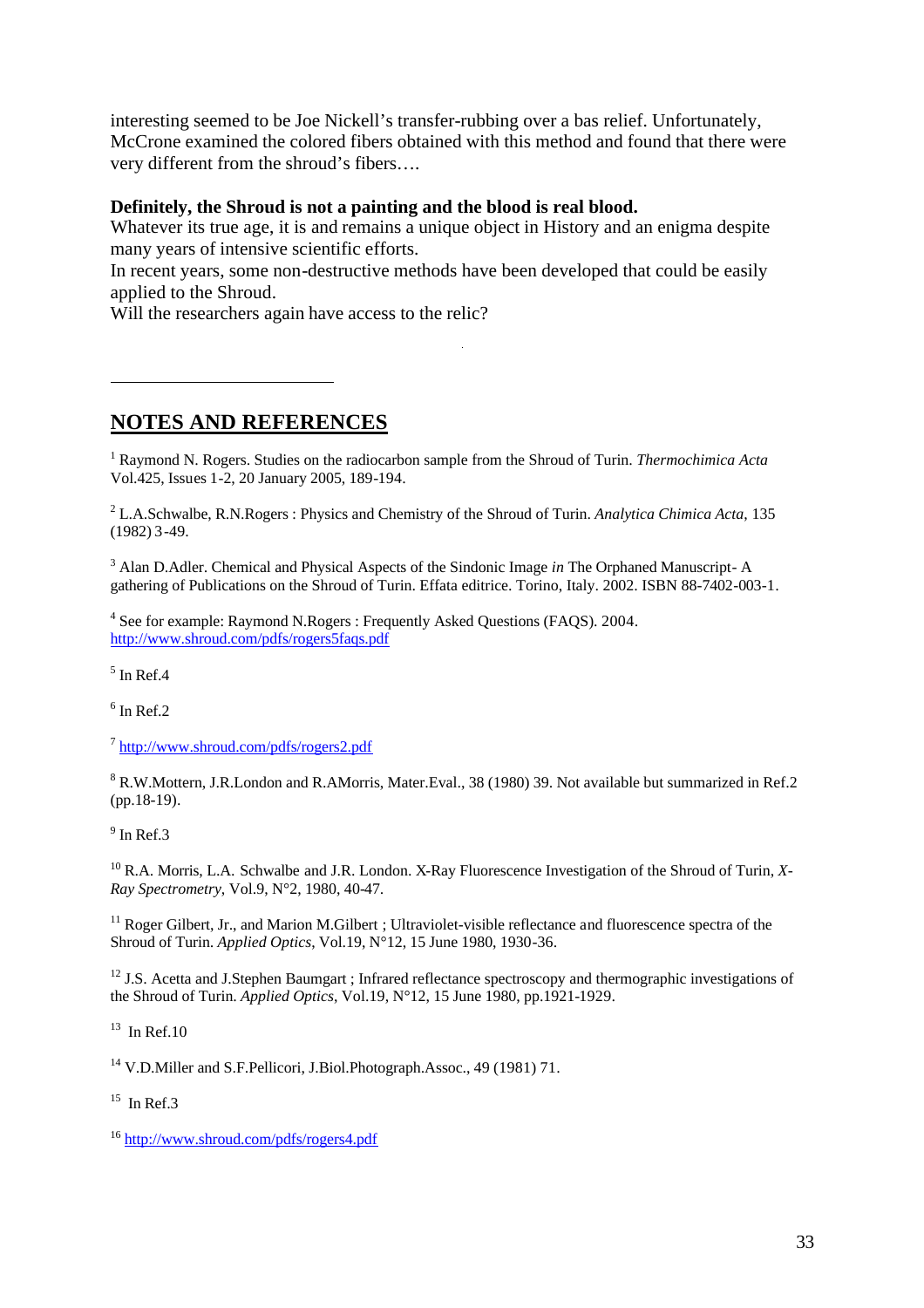<sup>17</sup> Alan D. Adler, Russel Selzer and Franck DeBlase : Further spectroscopic investigations of samples of the Turin Shroud *in* The Orphaned Manuscript- A gathering of Publications on the Shroud of Turin. Effata editrice. Torino, Italy. 2002. ISBN 88-7402-003-1.

<sup>18</sup> John H. Heller and Alan D. Adler: A chemical investigation of the Shroud of Turin. *Canadian Society of Forensic Sciences Journal*, 14 (3), 1981.

<sup>19</sup> Note: the magnification is not quoted in this study (Ref.18) but in another previous preliminary study from the same authors: Blood on the Shroud of Turin, *Applied Optics*, 19 (16) 1980.

<sup>20</sup> Walter C. McCrone. The Shroud of Turin: Blood or artist's pigment? *Acc. Chem. Res.* 1990, 23, 77-83.

<sup>21</sup> These 3 studies are: 1) McCrone and Skirius. *Microscope* 1980, 28, 105. 2) McCrone. *Microscope* 1980, 28, 115. 3) McCrone, Teetsov and al.. *Microscope* 1981, 28, 19.

 $22$  In Ref. 18, slightly simplified.

<sup>23</sup> From : http://www.mccroneatlas.com/glossary/index.asp

<sup>24</sup> Walter C. McCrone. Red ochre and Vermilion on Shroud Tapes? http://www.freeinquiry.com/skeptic/shroud/as/mccrone.html

<sup>25</sup> McCr[one Atlas of microscopic particles. http://www.mcc](http://www.mccroneatlas.com/glossary/index.asp)roneatlas.com/

<sup>26</sup> [McCrone, Walter C. and Christine Skirius. Light Microsco](http://www.freeinquiry.com/skeptic/shroud/as/mccrone.html)pical Study of the Turin 'Shroud' I. *The Microscope*, 28, 3, 1980, 105-113. Cited in: David Ford: The Shroud of Turin's 'Blood' Images: Blood or Paint? A history of Science Inquiry (http://www.[shroud.com/pdfs/ford1.pdf\)](http://www.mccroneatlas.com)

<sup>27</sup> In Ref.24

 $\overline{a}$ 

<sup>28</sup> Heller, John H. *Report on the Shroud of Turin*. Boston: Houghton Mifflin Company, 1983. Cited in: David Ford: The Shroud of Turin's '[Blood' Images: Blood or Paint? A histor](http://www.shroud.com/pdfs/ford1.pdf)y of Science Inquiry (http://www.shroud.com/pdfs/ford1.pdf)

 $29$  In Ref.18

<sup>30</sup> [In Ref.18](http://www.shroud.com/pdfs/ford1.pdf)

<sup>31</sup> In Ref.24

 $32$  In Ref.18

<sup>33</sup> In Ref.18

 $34$  In Ref.3

<sup>35</sup> In Ref.20

<sup>36</sup> In Ref.18

<sup>37</sup> David Hradil, Tomas Grygar and al. Clay and iron oxide pigments in the history of painting. *Applied Clay Science* 22(2003) 223-236.

<sup>38</sup> In Ref.37

<sup>39</sup> T.R. Dixon, A.V. Samudra and al. A Scanning Electron Microscope Study of Dried Blood. *Journal of Forensic Science*, Oct.1976, Vol. 21, N°4, 797-803.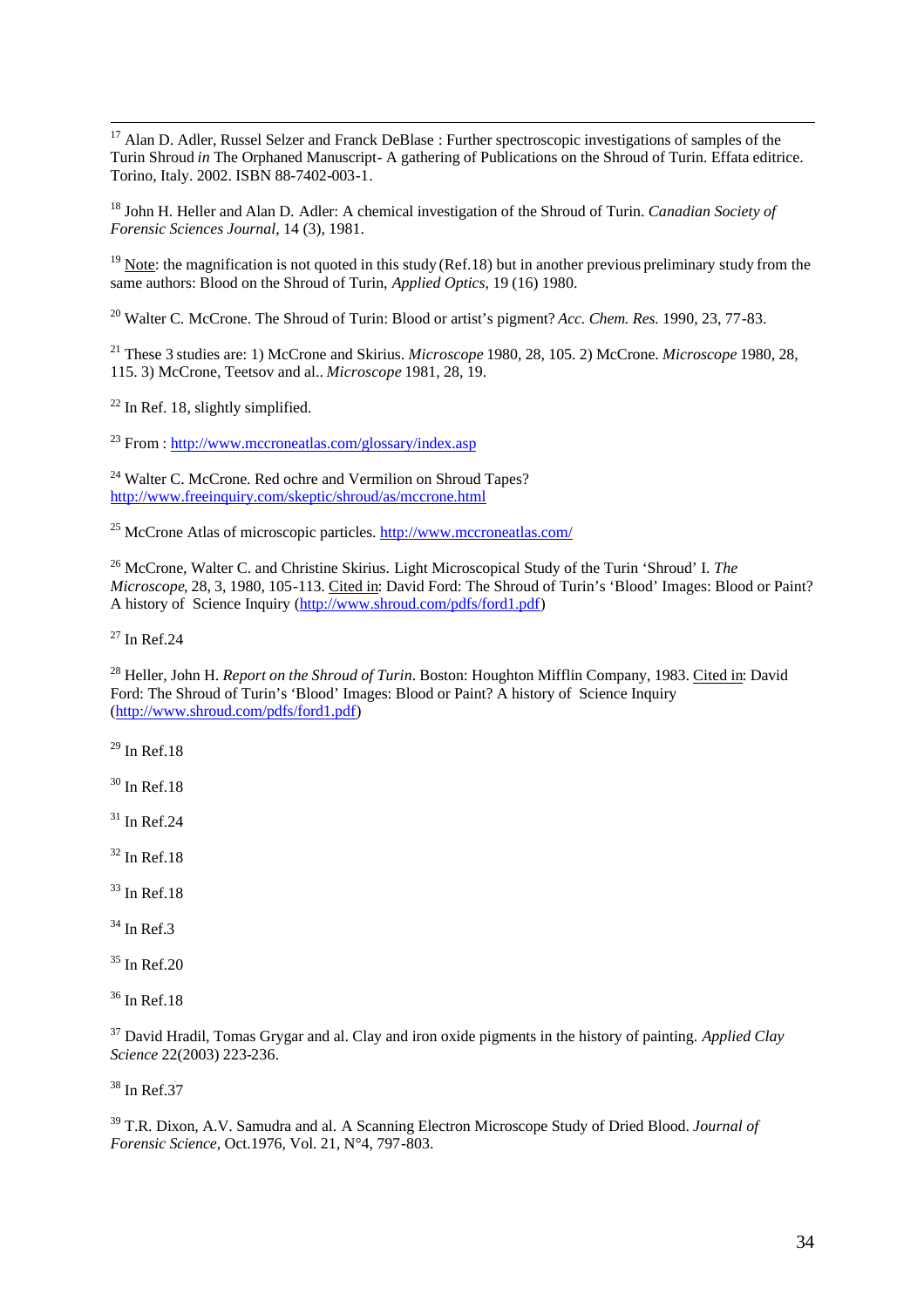$\overline{a}$ <sup>40</sup> See for example: A. Adriaens. Non-destructive analysis and testing of museum objects: An overview of 5 years of research. *Spectrochimica Acta Part B* 60 (2005) 1503-1516. (page 1506).

 $41$  In Ref.18

 $42$  In Ref.20

<sup>43</sup> http://www.mccroneatlas.com

<sup>44</sup> McCrone, Walter C. Judgement Day for the Turin Shroud. Chicago: Microscope Publications, 1996. Cited in: David Ford: The Shroud of Turin's 'Blood' Images: Blood or Paint? A history of Science Inquiry ([http://www.shroud.com/pdfs/for](http://www.mccroneatlas.com)d1.pdf)

<sup>45</sup> In Ref.20

<sup>46</sup> [http://aic.stanford.edu/jaic/articles/jaic](http://www.shroud.com/pdfs/ford1.pdf)33-02-003.html

 $47$  In Ref.18

<sup>48</sup> [In Ref.18](http://aic.stanford.edu/jaic/articles/jaic33-02-003.html)

<sup>49</sup> In Ref.20

<sup>50</sup> In Ref.18

 $<sup>51</sup>$  Note: I have verified that Fluorescamine is described in the literature as a powerful reagent for detection of</sup> amino acids, peptides, proteins and primary amines in the picomole range. It can be used "*as an amine reagent not only in aqueous solution but also in organic solvents and on solids. It has been used as a spray to detect amino acids and peptides on thin layer chromatograms. As little as 20 pmole of each can be detected*". This means that, depending on the molecular weight, as little as nanograms of proteins can be detected by fluorescamine.

In: Sidney Underfriend, Stanley Stein and al., *Science*, vol.178, 24 November 1972, 871-72.

<sup>52</sup> Cited by McCrone in Ref.43, according to David Ford: The Shroud of Turin's 'Blood' Images: Blood or Paint? A history of Science Inquiry (http://www.shroud.com/pdfs/ford1.pdf)

<sup>53</sup> John H. Heller and Alan D. Adler. Blood on the Shroud of Turin. *Applied Optics*, 19 (16) 1980.

<sup>54</sup> In Ref.18

<sup>55</sup> Alan D.Adler. The origin and nature of blood on the Turin Shroud *in* Turin Shroud-Image of Christ? William Meacham, ed., Hong-Kong, March 1986, reproduced in The Orphaned Manuscript- A gathering of Publications on the Shroud of Turin. Effata editrice. Torino, Italy. 2002. ISBN 88-7402-003-1.

<sup>56</sup> In Ref.55

 $57$  S.S. Kind, David Patterson and G.W. Owen. Estimation of the age of dried blood stains by a spectrophotometric method. *Forensic Science*, 1 (1972) 27-54.

<sup>58</sup> In Ref.57

<sup>59</sup> D.M. Gurfinkel and U.M. Franklin. A Study of the Feasibility of Detecting Blood Residue on Artifacts. *Journal of Archaeological Science* 1988, 15, 83-97.

 $60$  In Ref.20

<sup>61</sup> P.Baima Bollone, *Sindone o No ?*, Societa Editrice Internazionale, Turin (1990) and E.Jumper, A.Adler and al., *ACS Adv.in Chem*., 205 (1984):447. Both are cited in Ref.3.